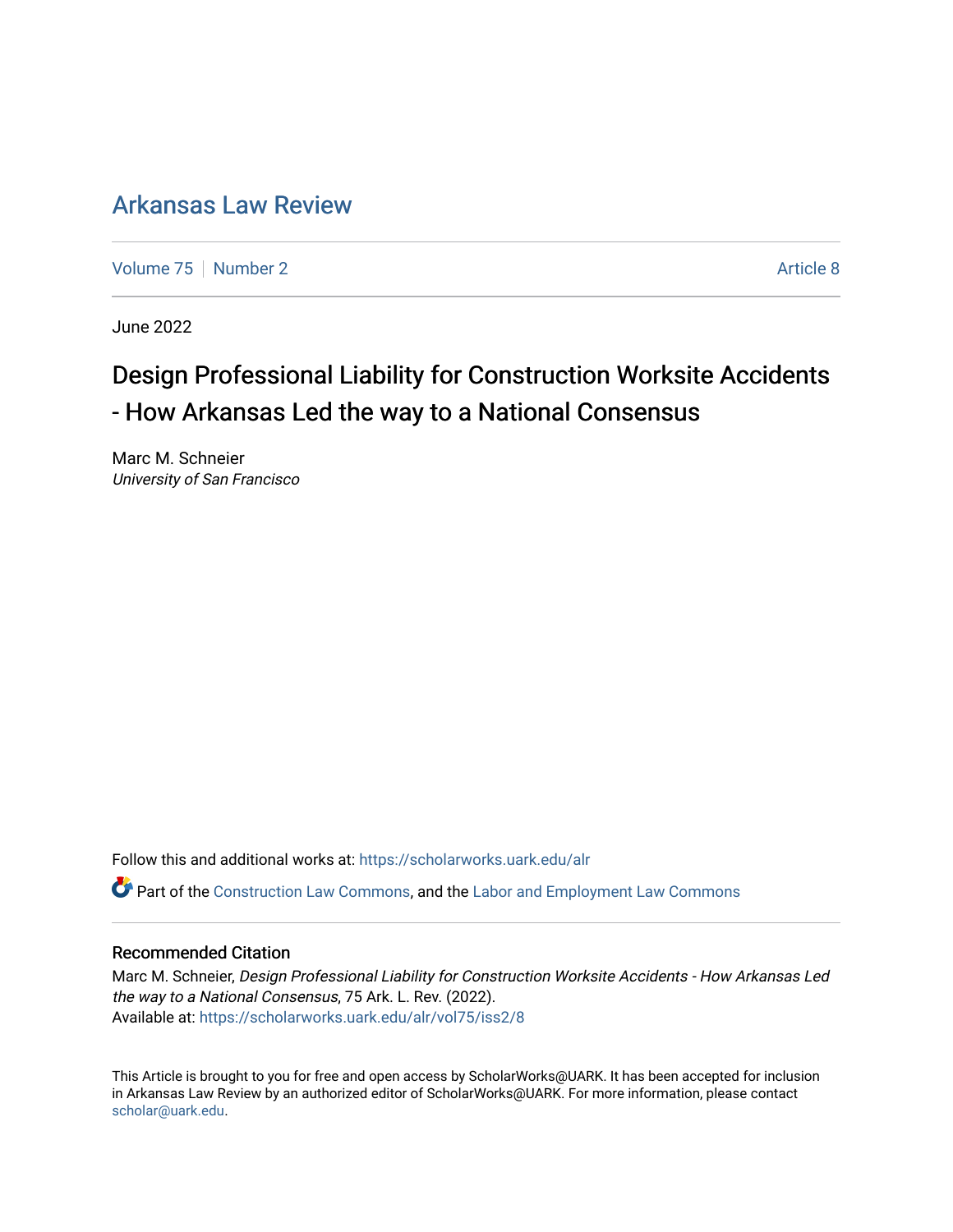### **DESIGN PROFESSIONAL LIABILITY FOR CONSTRUCTION WORKSITE ACCIDENTS— HOW ARKANSAS LED THE WAY TO A NATIONAL CONSENSUS**

#### Marc M. Schneier\*

Three major developments underlie the law of architect or engineer (a/e) liability to construction workers, beginning in the second half of the twentieth century: (1) a change from a no-duty regime to a duty of care under a foreseeability test, (2) reactions to that expanded liability by changes to standard form documents by industry associations (in particular the American Institute of Architects (AIA)), (3) currently culminating in a broad national consensus. The Arkansas Supreme Court was instrumental in framing the issues of this jurisprudence early in its development and later contributed to its continued evolution.

#### **I. EARLY CASELAW AND AIA RESPONSE**

Why should an a/e, who has no direct control over the actions of any construction worker, owe a duty of care to injured workers or their estates? This was never an issue until the fall of the privity doctrine in the first third of the twentieth century.<sup>1</sup> Yet even then, a nexus between the a/e's role in a construction project and liability to construction workers was, arguably, not straightforward. Nonetheless, the replacement of a no-duty rule

<sup>\*</sup> Attorney Editor of Construction Litigation Reporter since 1983, author or co-author of several books and numerous articles on construction law, previous adjunct professor of construction law at the University of San Francisco School of Law, and consultant on various construction law subjects. He is profiled in the 2021 Marquis Who's Who list of construction lawyers. His website is buildinglaw.org.

<sup>1</sup>*. See e.g.*, MacPherson v. Buick Motor Co., 111 N.E. 1050, 1052-53 (N.Y. 1916) (adopting the privity doctrine). The privity defense was applied to shield an architect from liability in *Geare v. Sturgis*, 14 F.2d 256, 256-57 (D.C. Cir. 1926) (theater patron killed in theater collapse).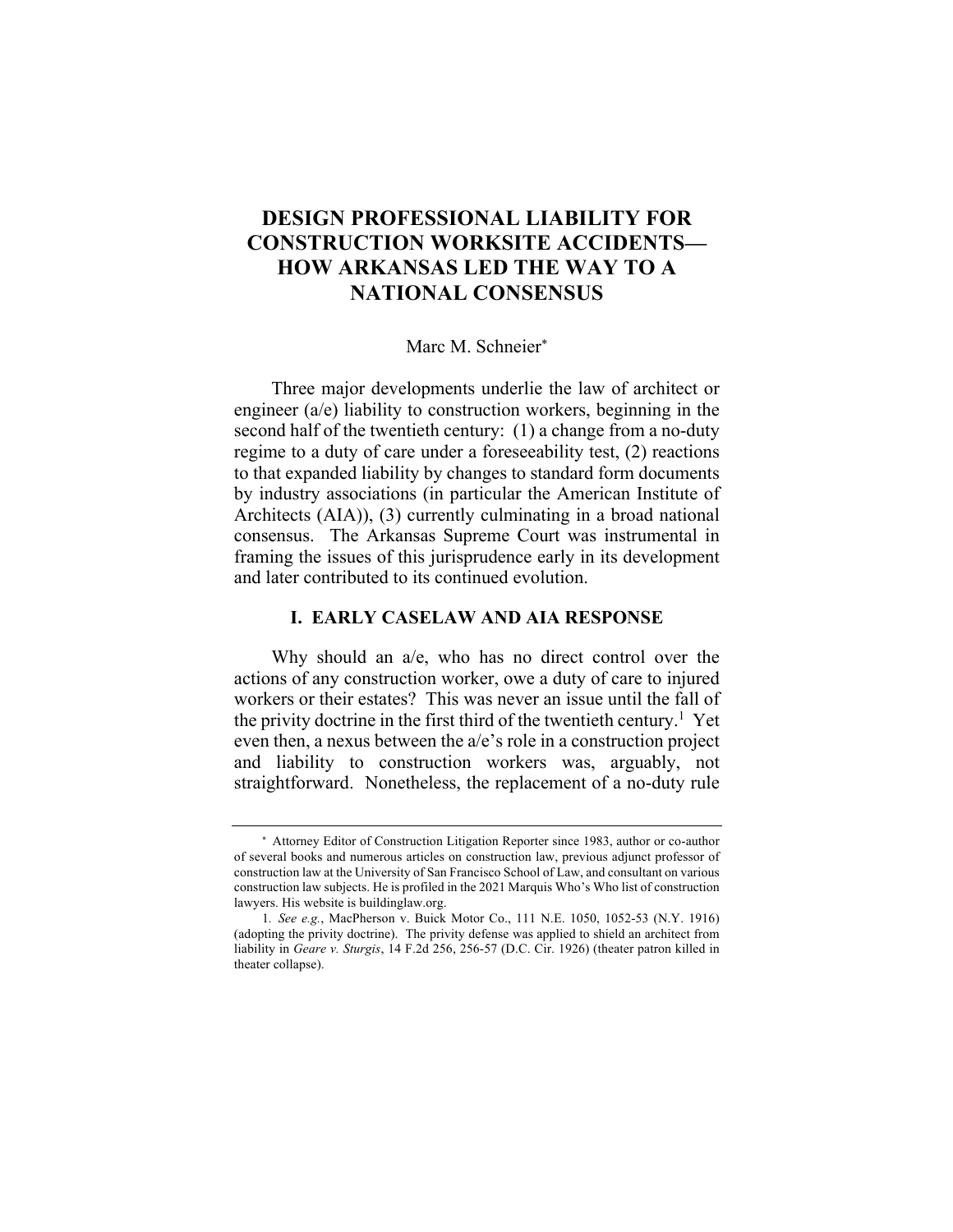under the auspices of the privity doctrine, with a test for foreseeability to establish the existence of a duty, was more than sufficient to bridge that gap.

Appreciating the effect of the fall of the privity defense requires an understanding of the architect's role in supervising a contractor's performance at the mid-point of the twentieth century. This baseline understanding can be discerned through an examination of the AIA's 1951 standard form documents.<sup>2</sup> Under the "Standard Form of Agreement Between Owner and Architect," the architect provided "general supervision to guard the Owner against defects and deficiencies in the work of contractors."3 Under the "General Conditions of the Contract for the Construction of Buildings," a section titled "Architect's Status," combined the duty of supervision with the architect's authority to stop the work:

The Architect shall have *general supervision and direction of the work*. He is the agent of the Owner only to the extent provided in the Contract Documents and when in special instances he is authorized by the Owner so to act, and in such instances he shall, upon request, show the Contractor written authority. He has authority to *stop the work* whenever such stoppage may be necessary to insure the proper execution of the Contract.<sup>4</sup>

In short, in addition to being the project designer, which included review of shop drawings created by subcontractors, the architect's administrative duties involved supervision and direction of the contractor's performance, backed up by the

<sup>2.</sup> Of course, the AIA now competes with several other industry organizations which have produced their own, competing standard form documents, including: the Associated General Contractors of America (AGC) and associated entities, publishers of ConsensusDocs; the National Society of Professionals Engineers (NSPE) and affiliated organizations, which publish documents prepared by the Engineers Joint Contract Documents Committee (EJCDC); the Design-Build Institute of America (DBIA); and the Construction Management Association of America (CMAA). However, in the mid-twentieth century, the AIA reigned supreme. *See generally* Justin Sweet, *The American Institute of Architects: Dominant Actor in the Construction Documents Market*, 1991 WIS. L. REV. 317 (1991).

<sup>3.</sup> AM. INST. OF ARCHITECTS, AIA DOC. B102 art. 7 (1951).

<sup>4.</sup> AM. INST. OF ARCHITECTS, AIA DOC. A2 art. 38 (1951) (emphasis added).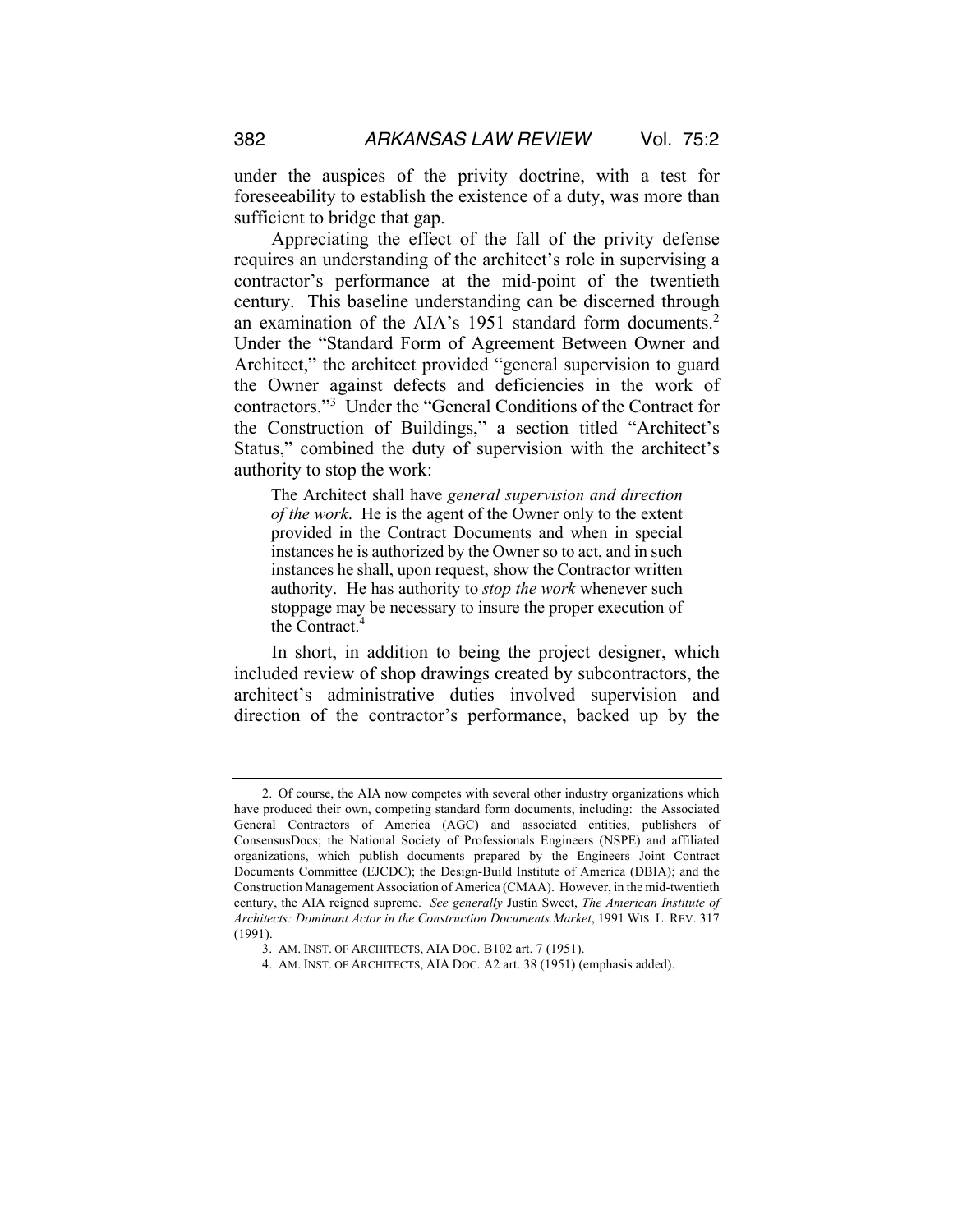authority to stop the work. How did the fall of privity affect this industry understanding of the architect's role?

Caselaw spanning a little more than a decade, from 1959 to 1970, in which Arkansas loomed large, upended this baseline understanding, at least regarding worksite accidents.<sup>5</sup> The first decision was not in Arkansas but in Louisiana. Renovation of a public hospital in Louisiana in the mid-1950s included installation of a new boiler. $6$  The boiler exploded while being tested, killing a subcontractor's employee.<sup>7</sup> The explosion was caused by the boiler's lack of a pressure relief valve (although required by the specifications).8 The estate sued the project's architects and a consulting engineer (hired by the architects) for negligence.9 After a lengthy trial, all defendants except the architects and their insurer were exonerated.10

On appeal, the architects raised the privity defense.<sup>11</sup> In a 1959 decision, *Day v. Nat'l U.S. Radiator Corp.,* the Louisiana Court of Appeals rejected that defense and ruled that the architect owed a duty of care to foreseeable victims of the boiler

<sup>5.</sup> For an in-depth review of this caselaw, see generally Justin Sweet, *Site Architects and Construction Workers: Brothers and Keepers or Strangers?*, 28 EMORY L.J. 291 (1979) [hereinafter *Site Architects*]. For further discussion, see generally 5 PHILIP L. BRUNER & PATRICK J. O'CONNOR, JR., BRUNER & O'CONNOR ON CONSTRUCTION LAW 663-688 §§ 17:52-17:58 (2002, 2021 Supp.); DWIGHT G. CONGER et al., CONSTRUCTION ACCIDENT LITIGATION ch. 2 (2d ed. 2021); MARC M. SCHNEIER, CONSTRUCTION ACCIDENT LAW: A COMPREHENSIVE GUIDE TO LEGAL LIABILITY AND INSURANCE CLAIMS 252 (1999); Karen S. Precella, *Architect Liability: Should an Architect's Status Create a Duty to Protect Construction Workers from Job-Site Hazards?*, 11 CONSTR. LAW. 11 (1991); Wyatt A. Hoch, *Architects' Liability for Construction Site Accidents*, 30 U. KAN. L. REV. 429 (1982); Northwestern University School of Law, *The Supervising Architect, His Liabilities and His Remedies When a Worker Is Injured*, 64 NW. U. L. REV. 535 (1969); Marc M. Schneier, *Architect's or Engineer's Liability for Injury or Death of Construction Worker on Construction Site Project*, 56 A.L.R.7th art. 7 (2020) [hereinafter *Architect's or Engineer's Liability*]. Design professional liability under the Occupational Safety and Health Act, not the topic of this article, is discussed in John E. Bulman et al., *The Horns of a Dilemma: Too Much Involvement in Worksite Safety Can Backfire on Design Professionals*, 21 CONSTR. LAW. 5 (2001).

<sup>6</sup>*. See* Day v. Nat'l U.S. Radiator Corp., 117 So. 2d 104, 107, 109 (La. Ct. App. 1959), *rev'd*, 128 So. 2d 660 (La. 1961).

<sup>7</sup>*. See id.* at 107.

<sup>8</sup>*. Id.* at 122.

<sup>9</sup>*. Id.* at 107.

<sup>10</sup>*. Id.* at 130, 135.

<sup>11</sup>*. See Day*, 117 So. 2d at 118.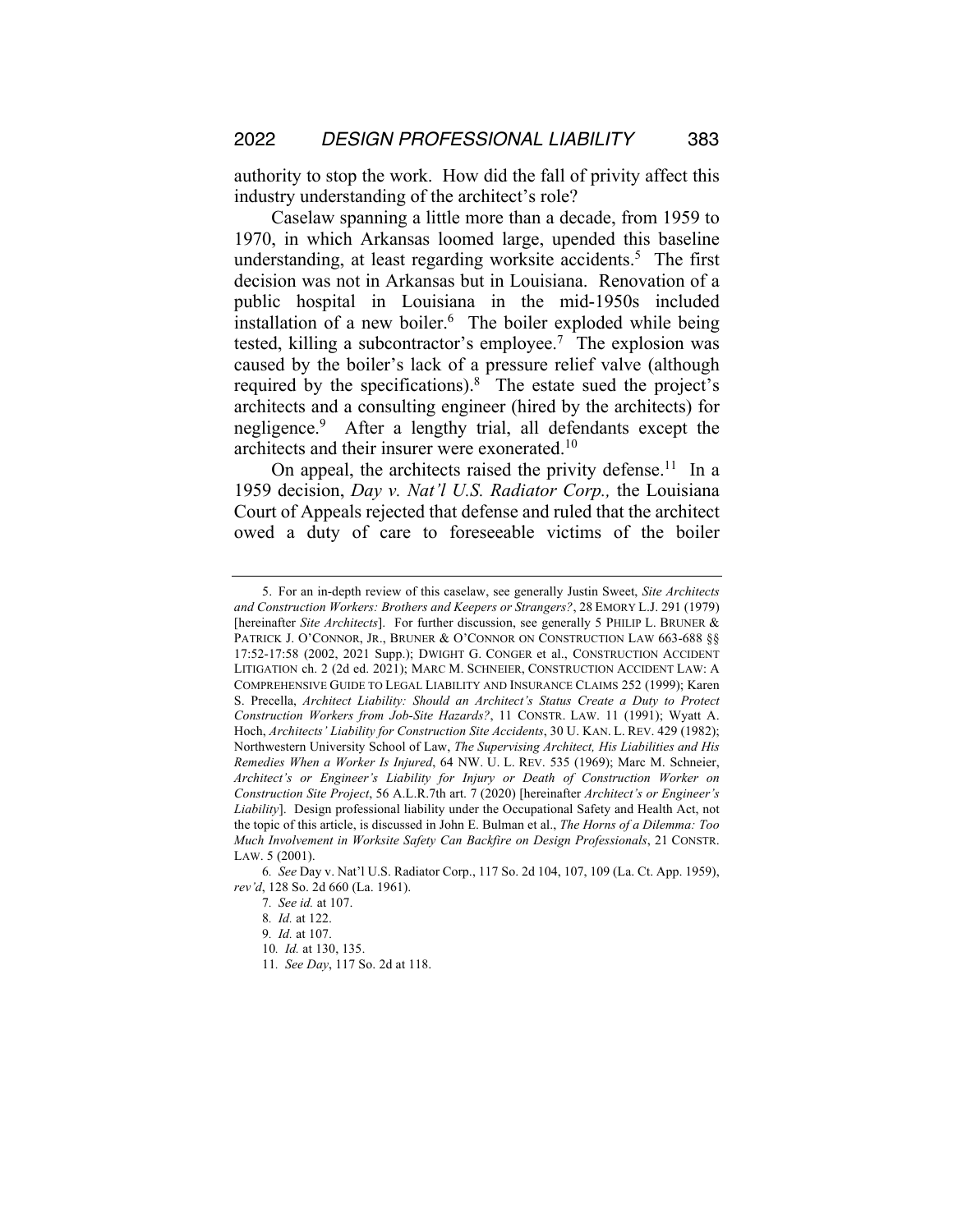subcontractor's negligence in failing to include the pressure relief valve.12 The court identified, as the source of that duty, a provision in the design agreement which required the architects to supervise the work.<sup>13</sup> Professor Justin Sweet wrote that the decision "shocked the AIA."14 He continued:

It seemed to require that the architect be present, if not continuously, at least at every crucial point in the construction process, judged from a worker safety standpoint. This, the AIA felt, went beyond the proper role of the architect and his contract commitment. . . . Finally, the AIA believed that by concluding the architects were negligent in approving shop drawings which did not show the pressure relief valve, the court revealed its misunderstanding of the architects' function in reviewing shop drawings. To the AIA, review is made for design purposes only and is not intended to be an approval of the means by which design compliance will be achieved.<sup>15</sup>

While the *Day* decision was on appeal, attention shifted to the Arkansas Supreme Court. A 1960 decision, *Erhart v. Hummonds*, involved an excavation cave-in which killed or injured several subcontractor employees.<sup>16</sup> Here, unlike in the Louisiana case, the architect knew of the danger and acted on that knowledge—he demanded that the contractor replace the job superintendent and threatened to order the work stopped, as he had the contractual power to do.<sup>17</sup> The trench collapsed before any remediation of the safety violations occurred, and the Arkansas Supreme Court deferred to the jury's finding of negligence by the architect.<sup>18</sup> So, as of 1960, two appellate court

<sup>12</sup>*. Id.* at 119-20.

<sup>13</sup>*. See id.* at 124. The appellate court did not quote the *contract* language, but the supreme court did, stating that the architect had agreed to *provide* "'adequate supervision of the execution of the work to reasonably insure strict conformity with the working drawings, specifications and other contract documents', and this supervision was to include 'frequent visits to the work site.'" Day v. Nat'l U.S. Radiator Corp., 128 So. 2d 660, 666 (La. 1961).

<sup>14</sup>*. Site Architects*, *supra* note 5, at 303.

<sup>15</sup>*. Id.*

<sup>16.</sup> 232 Ark. 133, 135, 334 S.W.2d 869, 871 (1960).

<sup>17</sup>*. See id.* at 135, 334 S.W.2d at 871.

<sup>18</sup>*. Id.* at 136, 138, 334 S.W.2d at 871-72.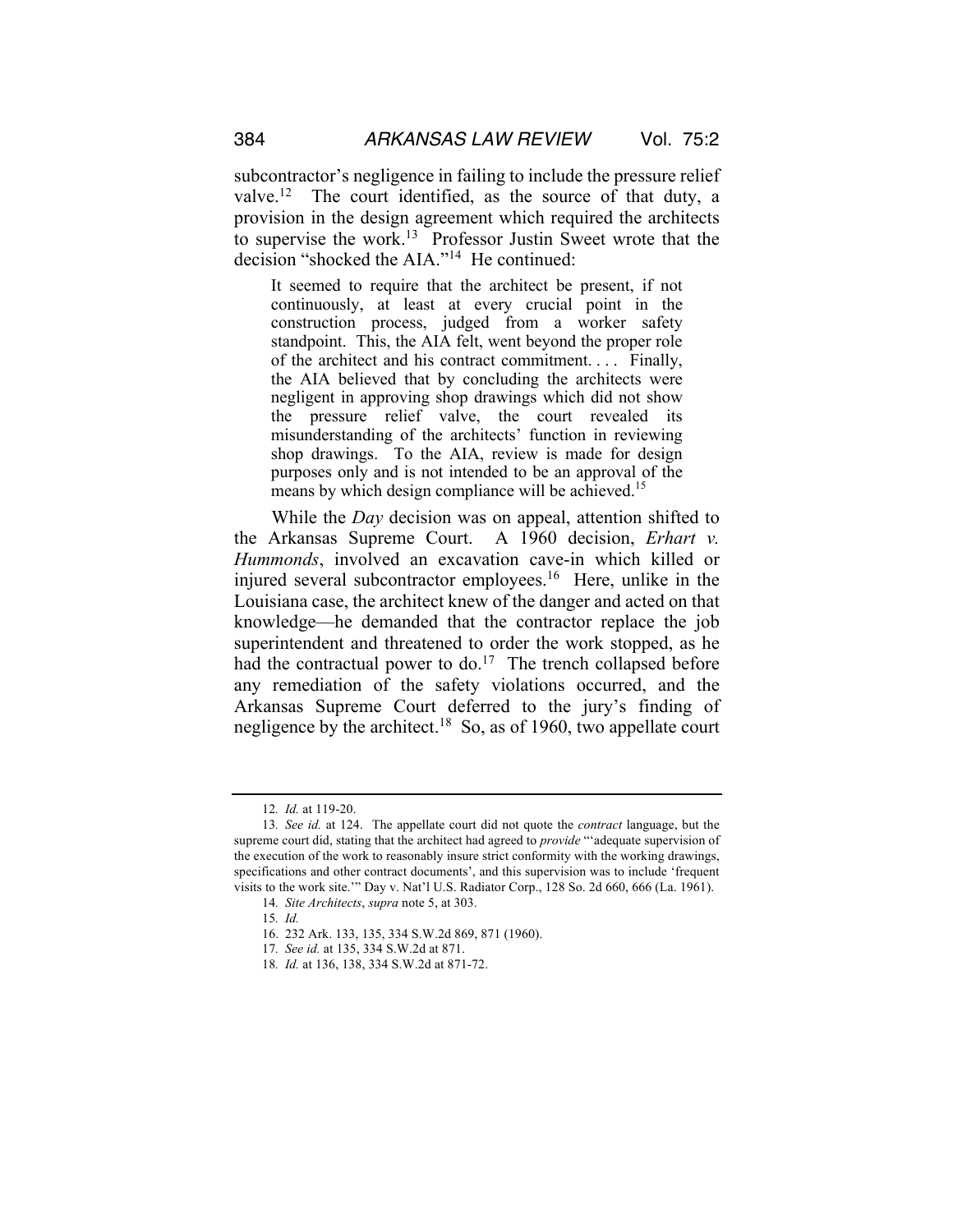decisions had rejected the privity defense and found an architect owed construction workers a duty of care.19

In 1961, the Louisiana Supreme Court reversed the court of appeals and held the architect's contractual duty of supervision did not impose upon the architect a duty of care owed to construction workers.<sup>20</sup> In contrast to the court of appeals,<sup>21</sup> the supreme court interpreted the design agreement's supervision requirement as creating a duty owed only to the project owner, that the work would comply with the design.<sup>22</sup> The supreme court continued:

[W]e do not think that under the contract in the instant case the architects were charged with the duty or obligation to inspect the methods employed by the contractor or the subcontractor in fulfilling the contract or the subcontract. Consequently we do not agree with the Court of Appeal that the architects had a duty to the deceased Day, an employee of [the plumbing subcontractor], to inspect the hot water system during its installation, or that they were charged with the duty of knowing that the boiler was being installed.<sup>23</sup>

Apparently even the possibility of increased liability stirred the AIA into action. While the Louisiana Court of Appeals' *Day* decision was not released until  $1959<sup>24</sup>$  in its 1958 design agreement, the AIA deleted "supervision" from the standard agreement and replaced it with language emphasizing observation through periodic visits.<sup>25</sup> The AIA also made clear in the  $1958$ document that the duty to inspect was not a guarantee or warranty that the work was defect-free.<sup>26</sup> Just three years later, in 1961, the

26. AM.INST. OF ARCHITECTS, AIA DOC. B131, *supra* note 25, § C(I)(4)(c) (obligating the architect only to "endeavor to guard the Owner against defects and deficiencies in the work of the contractors").

<sup>19</sup>*. See id.* at 136-37, 334 S.W.3d at 871-72; Day v. Nat'l U.S. Radiator Corp., 117 So. 2d 104, 119 (La. Ct. App. 1959), *rev'd*, 128 So. 2d 660 (La. 1961).

<sup>20.</sup> Day v. Nat'l U.S. Radiator Corp., 128 So. 2d 660, 666 (La. 1961).

<sup>21</sup>*. Day*, 117 So. 2d at 119-20.

<sup>22</sup>*. Day*, 128 So. 2d at 666.

<sup>23</sup>*. Id.*

<sup>24</sup>*. Day*, 117 So. 2d at 104.

<sup>25.</sup> AM. INST. OF ARCHITECTS, AIA DOC. B131 § C(I)(4)(b) (1958) (requiring the architect to provide "periodic inspections at the site"). Note that the AIA renumbered the owner/architect contract from Document B102 in 1951 to Document B131 in 1958. *Compare Id.*, *with* AM. INST. OF ARCHITECTS, AIA DOC. B102.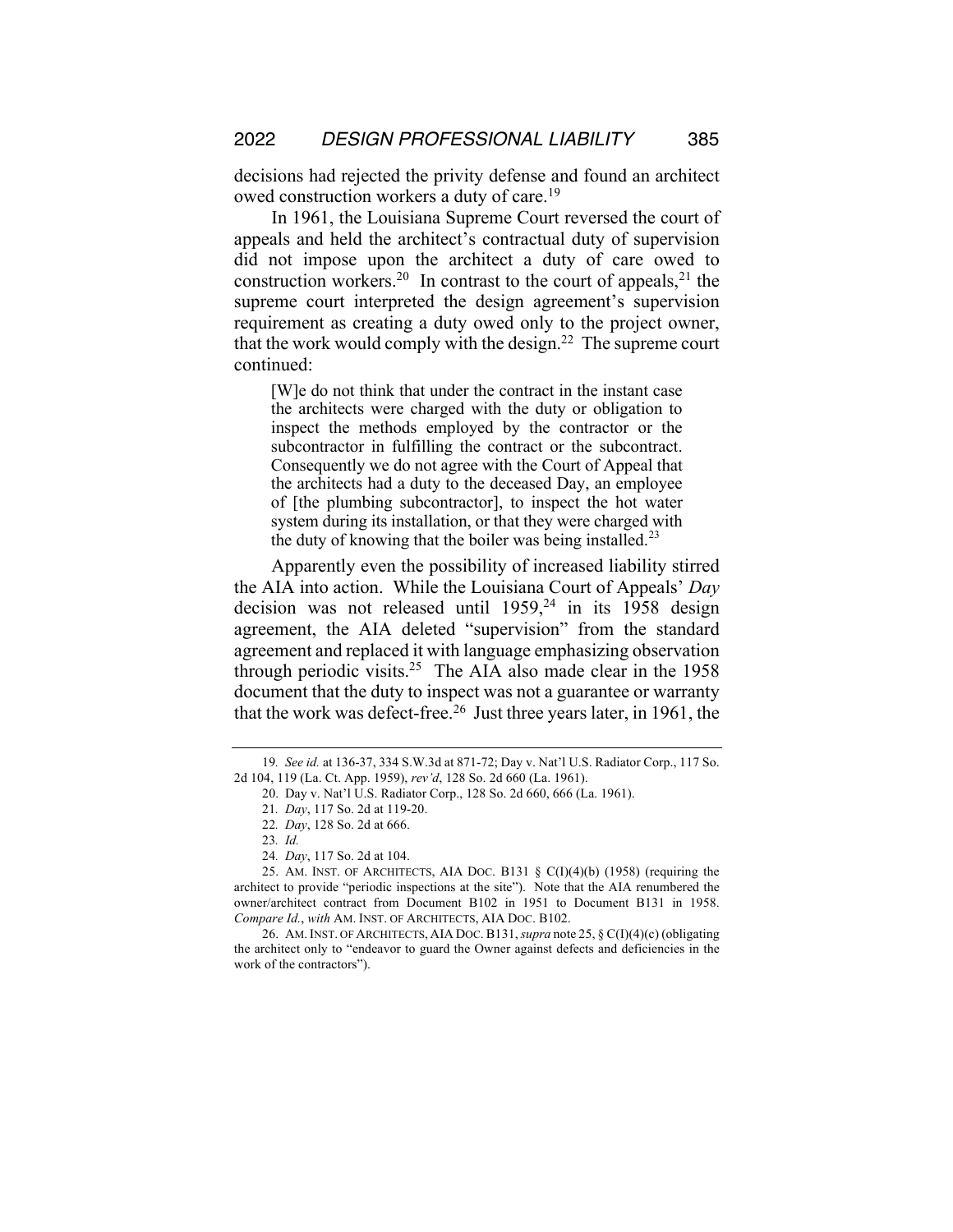AIA again revised its owner/architect agreement.<sup>27</sup> It removed the architect's duty of inspection, instead providing that the architect was to make "periodic visits to the site to familiarize himself generally with the progress and quality of the work and to determine in general if the work is proceeding in accordance with the Contract Documents."<sup>28</sup>

While the AIA removed the duty of supervision from the owner/architect agreement in 1958, and from the General Conditions in 1961,<sup>29</sup> the General Conditions' "Architect's Status" article continued to grant the architect "authority to stop the work whenever such stoppage may be necessary in his reasonable opinion to insure the proper execution of the Contract."30 Yet the AIA soon had cause to reexamine that language.

In a 1967 decision, *Miller v. De Witt*, the Illinois Supreme Court stated that the architect's power to stop the work was relevant in determining whether an architect had acted reasonably under the Illinois Structural Work Act,<sup>31</sup> after failing to prevent the contractor from removing supporting columns, causing the roof to collapse.32 The AIA's response was the 1970 edition of the General Conditions, which might be called the first "modern" AIA document.<sup>33</sup>

First, this 1970 "General Conditions of the Contract for Construction" eliminated the architect's power to stop the work and gave that authority solely to the owner.<sup>34</sup> Second, it created

<sup>27</sup>*. See generally* AM. INST. OF ARCHITECTS, AIA DOC. B131 (1961) (the new standard form of agreement between owner and architect as of 1961).

<sup>28</sup>*. Id.* § C(I)(4)(c).

<sup>29</sup>*. Compare* AM. INST. OF ARCHITECTS, AIA DOC. A201 art. 38 (1958) ("The Architect shall have general supervision and direction of the work."), *with* AM. INST. OF ARCHITECTS, AIA DOC. A201 art. 38 (1961) ("The Architect shall be the Owner's representative during the construction period and he shall observe the work in process on behalf of the Owner.").

<sup>30.</sup> AM. INST. OF ARCHITECTS, AIA DOC. A201 (1961), *supra* note 29, art. 38; AM. INST. OF ARCHITECTS, AIA DOC. A201 (1958), *supra* note 29, art. 38.

<sup>31.</sup> 740 ILL. COMP. STAT. 150/0.01-9 (repealed 1995).

<sup>32.</sup> 226 N.E.2d 630 (Ill. 1967), *superseded by statute*, ILL. COMP. STAT. 70/301 (1979)*,*  as recognized in Doyle v. Rhodes, 461 N.E.2d 382, 387-88 (Ill. 1984).

<sup>33</sup>*. See generally* AM. INST. OF ARCHITECTS, AIA DOC. A201 (1970); *see also*  American Institute of Architects, *History*, AIA (2022), [https://perma.cc/9C5U-AKH8].

<sup>34.</sup> AM. INST. OF ARCHITECTS, AIA DOC. A201, *supra* note 33, ¶ 3.3.1.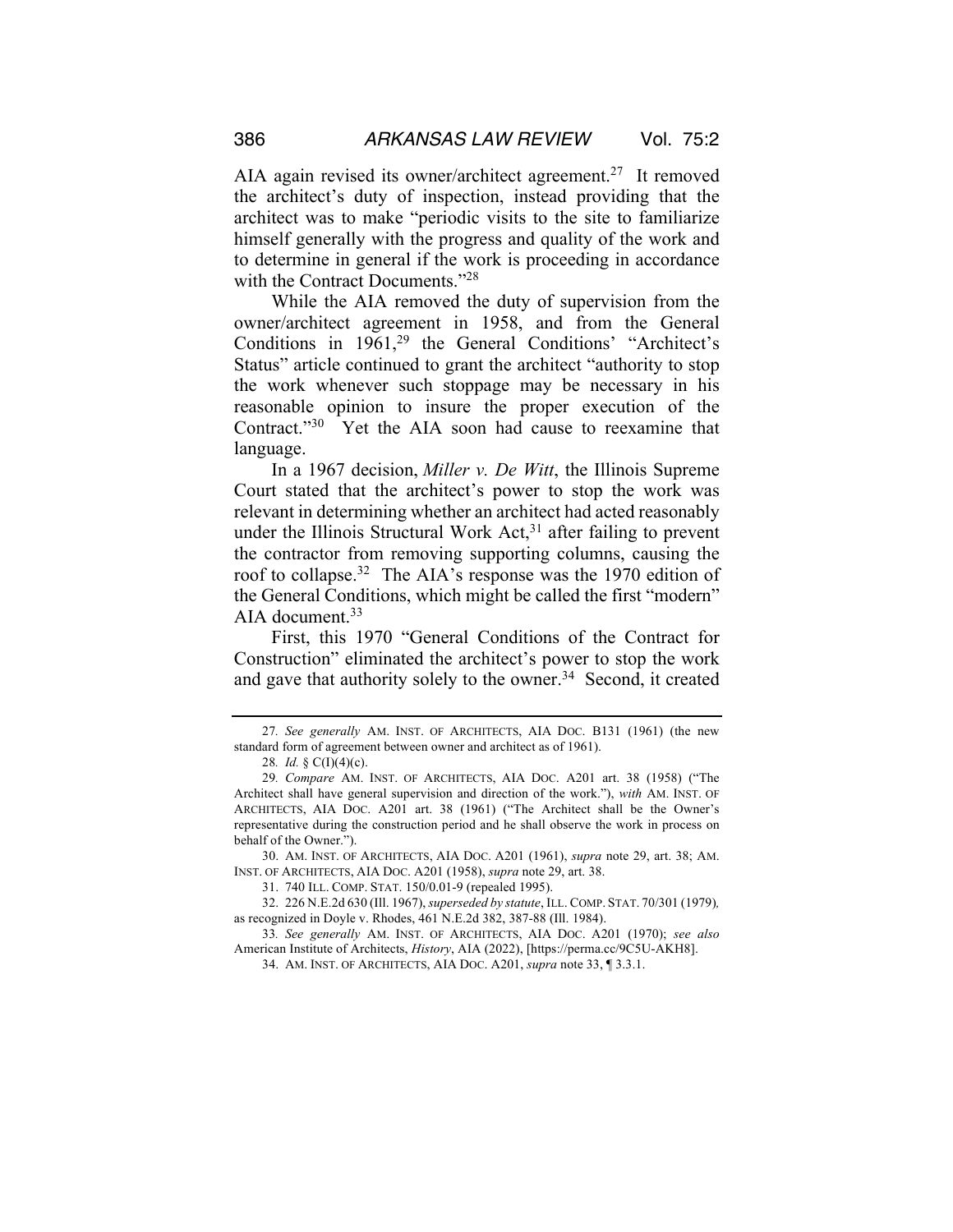a new article exclusively devoted to imposing site safety responsibility on the contractor.35 This language has remained virtually unchanged in later editions of the General Conditions.<sup>36</sup> Third, it disclaimed the architect's responsibility for performance of the construction work and for safety measures:

The Architect will not be responsible for construction means, methods, techniques, sequences or procedures, or for safety precautions and programs in connection with the Work, and he will not be responsible for the Contractor's failure to carry out the Work in accordance with the Contract Documents.<sup>3</sup>

These changes have remained nearly verbatim with each new edition of the AIA documents, and the risk-limiting strategies they adopt for architects have been embraced by other industry organizations' standard form documents.38

#### **II. ARKANSAS LAW: LIABILITY FOR SUPERVISION AND DESIGN SERVICES**

Two additional Arkansas Supreme Court decisions, issued in 1966 and 1970, cemented evolution of the judicial approach to worksite accident claims based upon the a/e's duty to be present at the construction site during performance by the contractor—an

<sup>35</sup>*. Id.* ¶ 10.

<sup>36.</sup> In the current General Conditions, contractor responsibility for site safety is found in AM. INST. OF ARCHITECTS, AIA DOC. A201 [ 1 3.3.1, 3.7.2, 10.2 (2017).

<sup>37.</sup> AM. INST. OF ARCHITECTS, AIA DOC. A201, *supra* note 33, § 2.2.4. In the current General Conditions, this disclaimer by the architect, although somewhat differently phrased, appears in AM. INST. OF ARCHITECTS, AIA DOC. A201, *supra* note 36, § 4.2.2.

<sup>38</sup>*. See, e.g.*, ENGINEERS JOINT CONTRACT DOCUMENTS COMMITTEE, EJCDC DOC. E-500 ¶ 6 § 6.01(I) (2020) ("Engineer shall not at any time supervise, direct, control, or have authority over any Constructor's work, nor will Engineer have authority over or be responsible for the means, methods, techniques, sequences, or procedures of construction selected or used by any Constructor, or the safety precautions and programs incident thereto . . . ."); ENGINEERS JOINT CONTRACT DOCUMENTS COMMITTEE, EJCDC DOC. C-700 ¶ 7 § 7.01(A) (2018) ("Contractor shall be solely responsible for the means, methods, techniques, sequences, and procedures of construction"); CONSENSUSDOCS, DOC. 240 § 3.2.8.3 (2017) ("Design Professional shall not be responsible for construction means, methods, techniques, sequences, and procedures, unless they are specified by Design Professional . . . ."). However, Doc. 240's "Standard Agreement Between Owner and Design Professional," uniquely among industry standard form documents, imposes upon a design professional, who "has actual knowledge of safety violations," an affirmative duty to notify the owner. *Id.* § 3.2.8.4. No court has interpreted this language.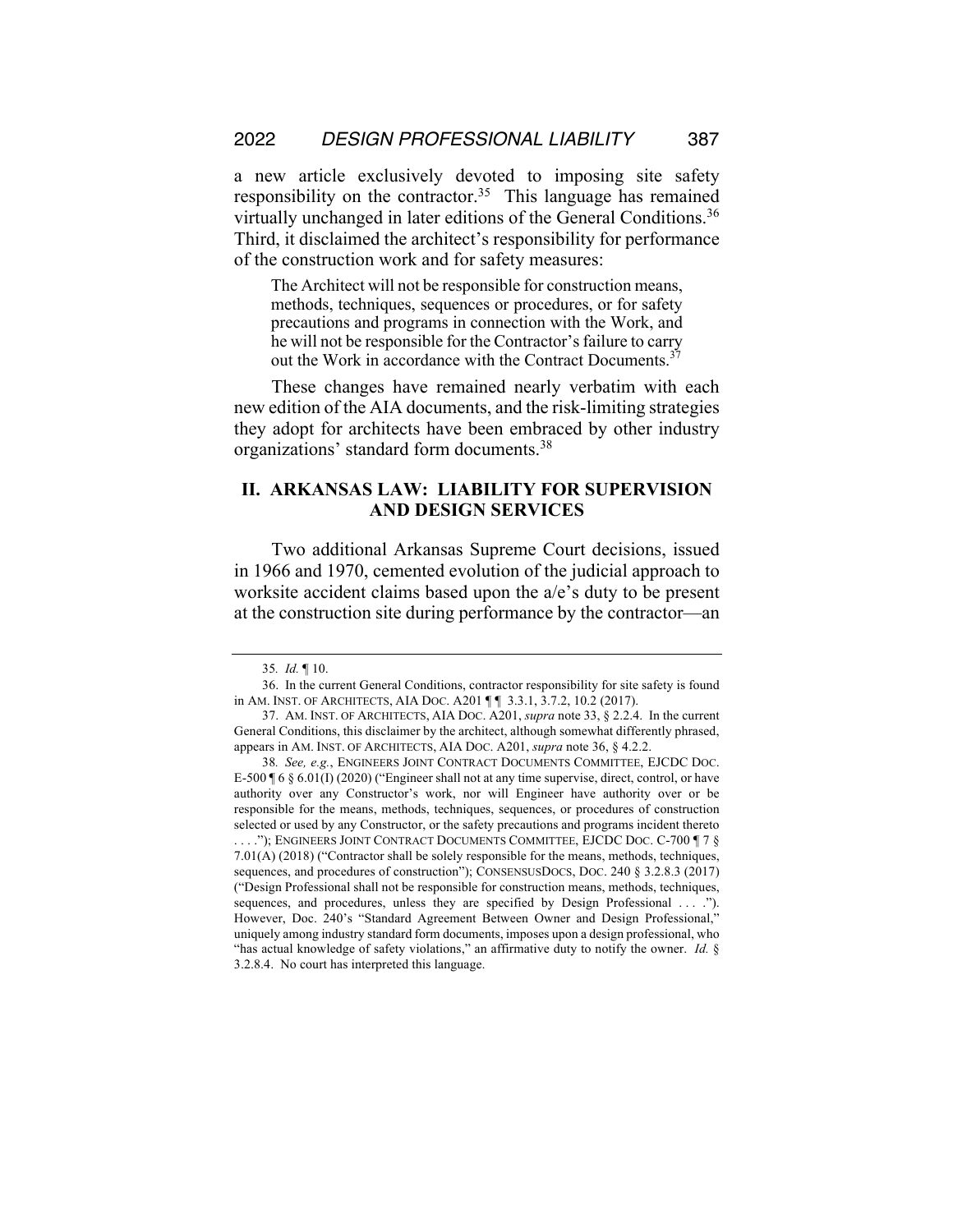evolution now reflecting the national consensus.<sup>39</sup> The first case, *Walker v. Wittenberg, Delony & Davidson, Inc.*, <sup>40</sup> is particularly instructive. On a commercial project, the architect was hired by an oral agreement, but the City of Little Rock Building Code Section 204 mandated the owner employ an architect and required that architect to perform specific inspections of the work. 41 The parties also used the AIA General Conditions, AIA A201 (1958), which in Article 38 stated that "[t]he Architect shall have general supervision and direction of the work."<sup>42</sup>

A contractor's employee was injured when the wall he was standing on collapsed under him when braces were removed.<sup>43</sup> Plaintiff sued the architect for negligent supervision, and the trial court entered a directed verdict in favor of the architect.<sup>44</sup> Citing its earlier decision in *Erhart*, the Arkansas Supreme Court reversed, finding that the contractual duty of supervision (under the General Conditions) created a jury question as to whether the architect breached a duty of care owed to the plaintiff.<sup>45</sup> The court rejected the architect's argument—that its duty of supervision was owed only to the owner and was for the limited purpose of ensuring a completed building was in compliance with the design—observing that the same argument had been rejected in *Erhart*. 46

Yet, after granting a rehearing, the court reversed.<sup>47</sup> The court held that, under the General Conditions, the architect's duty

<sup>39</sup>*. See* Walker v. Wittenberg, Delony & Davidson, Inc., 242 Ark. 97, 108, 412 S.W.2d 621, 631 (1967) (*Walker II*); Heslep v. Forrest & Cotton, Inc., 247 Ark. 1066, 1067, 449 S.W.2d 18, 182 (1970).

<sup>40</sup>*. Walker II*, 242 Ark. 97, 412 S.W.2d 621.

<sup>41</sup>*. Id.* at 100-01, 412 S.W.2d at 627. The architect was required to inspect the foundation, the framing, and to make a final inspection, per the full language of Section 204. *Id.* at 101-03, 412 S.W.2d at 628.

<sup>42</sup>*. See* AM. INST. OF ARCHITECTS, AIA DOC 201 (1958), *supra* note 29, art. 38. The court initially said that the parties used the 1952 edition of A201 (*See* Walker v. Wittenberg, Delony & Davidson, Inc., 241 Ark. 525, 527, 412 S.W.2d 621, 623 (*Walker I*)) but corrected itself in the opinion issued after a rehearing (*See Walker II*, 242 Ark. at 103-04, 412 S.W.2d at 629).

<sup>43</sup>*. Walker I*, 241 Ark. at 526-27, 412 S.W.2d at 622-23.

<sup>44</sup>*. Id.* at 526-27, 412 S.W.2d at 623.

<sup>45</sup>*. Id.* at 529-30, 412 S.W.2d at 624.

<sup>46</sup>*. Id.* at 528-30, 412 S.W.2d at 624.

<sup>47</sup>*. Walker II*, 242 Ark. at 97-98, 412 S.W.2d at 626.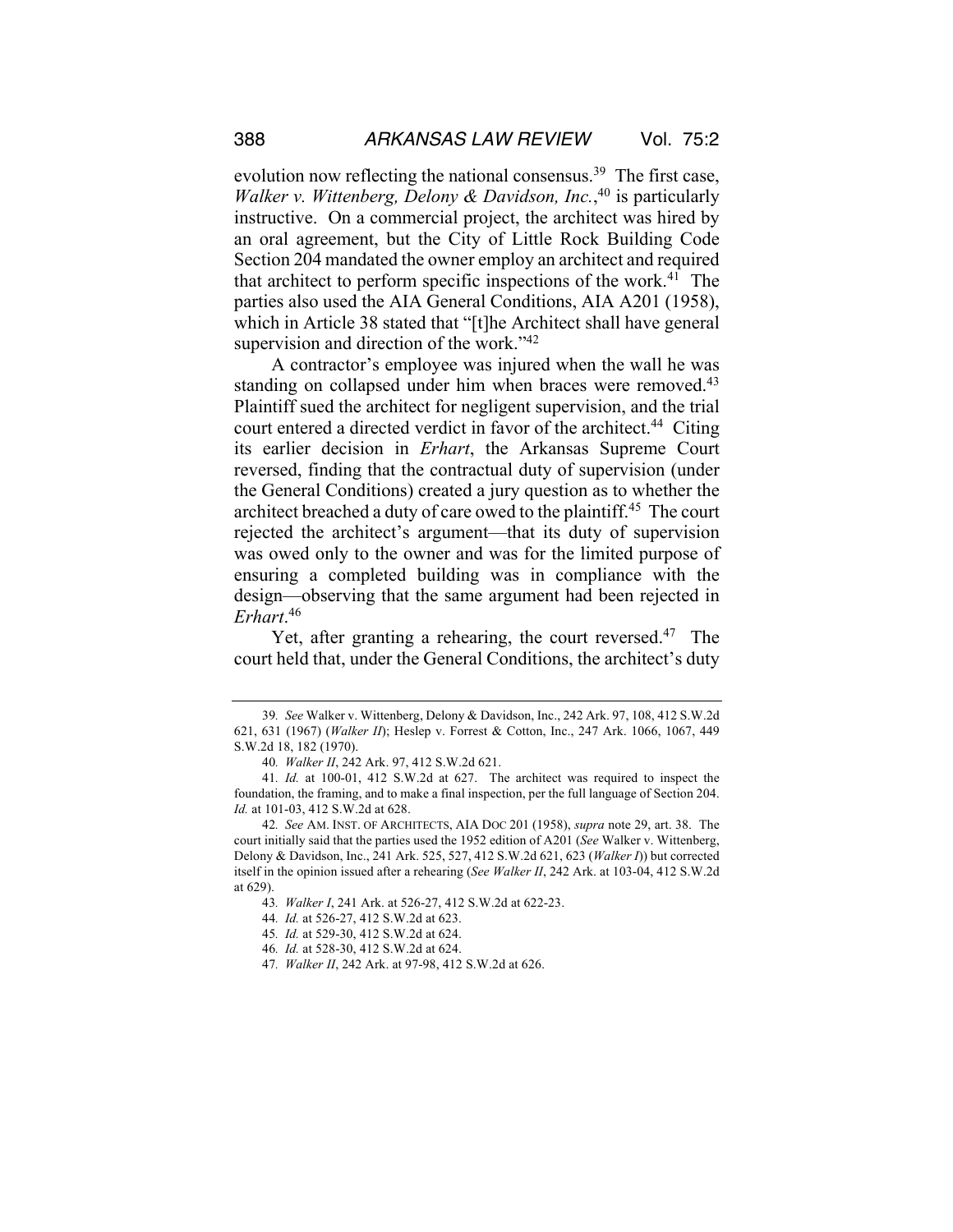of supervision did not require it to be "present continuously during construction," nor did the architect have the authority or a "duty to prescribe safety precautions for the contractor or to enforce performance of the safety provisions contained in the contract between the owner and the contractor, to which he was not a party."48 Invoking the presumption that parties contract only for themselves, the court concluded:

Before an architect can be said to have agreed with an owner to exercise direct control over a contractor with respect to day-to-day safety supervision of a building contract, such agreement must clearly appear from the terms of the agreement, the conduct of the parties, or the nature of the work being performed.<sup>49</sup>

The court then distinguished *Erhart* on three grounds.<sup>50</sup> First, the hazard in that case constituted a "special danger" within the meaning of the Restatement (Second) of Torts  $\S$  427.<sup>51</sup> Second, the architect in *Erhart* was expressly employed to supervise the work.<sup>52</sup> Third, the architect knew of the danger;<sup>53</sup> by contrast, in *Walker II*, "the architect had no reason to contemplate the contractor's negligence when the contract was made, i.e., the negligence here was collateral to the risk of doing the work."54 Limiting *Erhart* to the underlying circumstances, the

<sup>48</sup>*. Id.* at 98, 412 S.W.2d at 626.

<sup>49</sup>*. Id.* at 106, 412 S.W.2d at 630.

<sup>50</sup>*. Id.*

<sup>51</sup>*. See id.* at 106, 412 S.W.2d at 630 (citing RESTATEMENT (SECOND) OF TORTS § 427 (AM. L. INST. 1965)).Section 427, titled "Negligence as to Danger Inherent in the Work," is one of the numerous exceptions to the so-called independent contractor rule. S*ee also*  RESTATEMENT (SECOND) OF TORTS § 409 (AM. L. INST. 1965). Section 427 applies to "[o]ne who employs an independent contractor to do work involving a special danger to others which the employer knows or has reason to know to be inherent in or normal to the work . . . is subject to liability for physical harm caused to such others by the contractor's failure to take reasonable precautions against such danger." RESTATEMENT (SECOND) OF TORTS § 427.

<sup>52</sup>*. Walker II*, 242 Ark. at 106, 412 S.W.2d at 630.

<sup>53</sup>*. Id.* at 106, 412 S.W.2d at 630.

<sup>54</sup>*. Id.* at 98, 412 S.W.2d at 626 (citing RESTATEMENT (SECOND) OF TORTS § 426(a) (AM. L. INST. 1965)). The section cited provides that "an employer of an independent contractor . . . is not liable for physical harm caused by any negligence of the contractor if . . . the contractor's negligence consists solely in the improper manner in which he does the work . . . ." Of course, it should be noted that these Restatement provisions apply to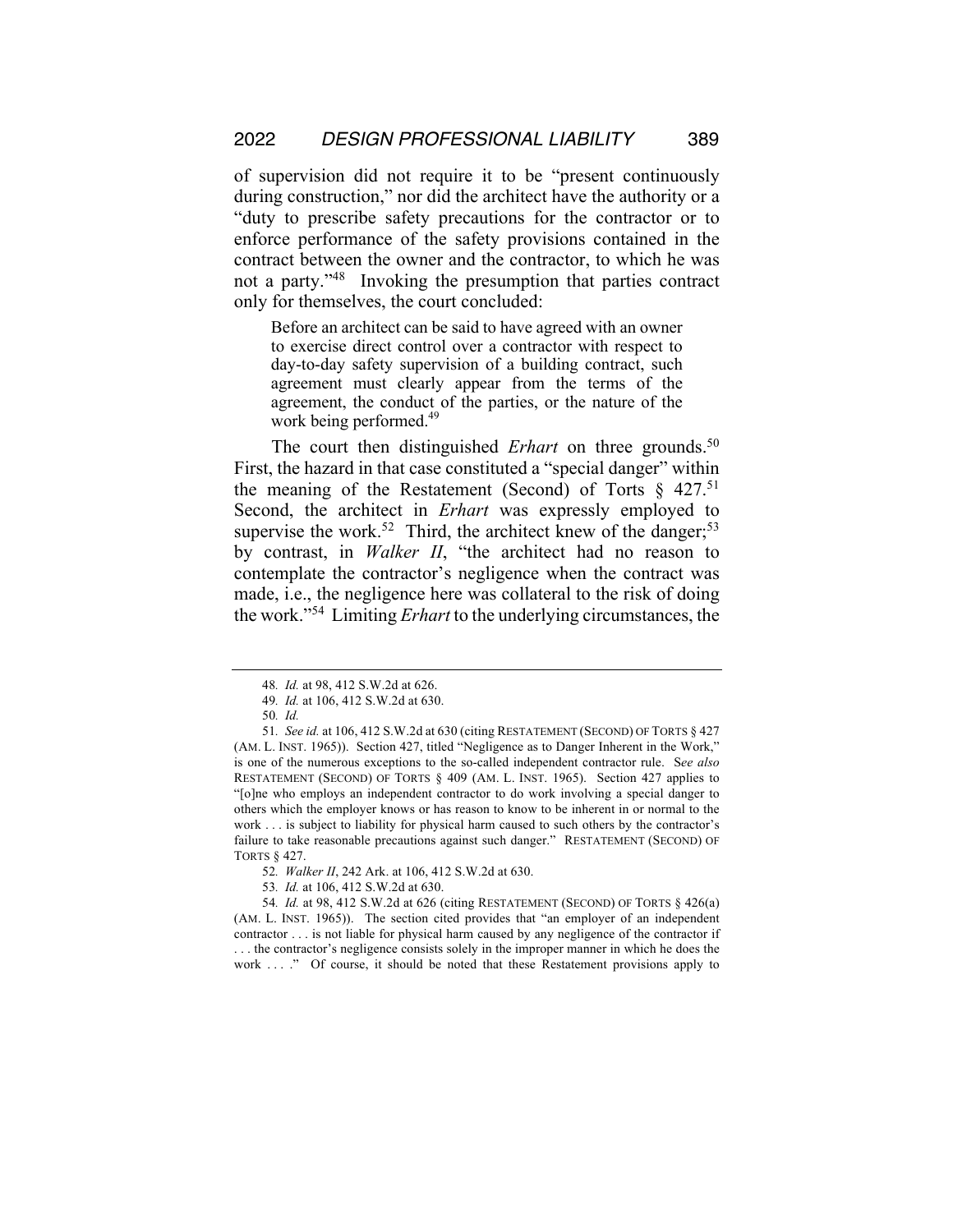court stated that the "correct rule" was stated in the Louisiana Supreme Court's *Day* decision.55

A final "supervision" case by the Arkansas Supreme Court was issued three years later.56 In *Heslep v. Forrest & Cotton, Inc*., a contractor's employee used a front-end loader with a mobile crane to move a piece of pipe near a high-voltage power line (in violation of a safety statute), rather than wait for a truck to move the pipe.57 The crane created an arc with a power line. The injured worker sued the resident engineer, hired to inspect the work for compliance with the architect's design, for permitting use of the crane without requiring the general contractor to insulate the boom or order the overhead line de-energized.<sup>58</sup>

In affirming a judgment notwithstanding the verdict in favor of the engineer, the Arkansas Supreme Court reasoned that the "engineers' rights and powers are not to be confused with their obligations and duties under their contracts."59 Specifically, "they do not have the right, power, obligation or the duty to supervise [the contractor's employees] in the performance of their duties."60 The contractor, not the engineer, had the obligation to guarantee site safety under the contract and performance in compliance with the safety statute.<sup>61</sup>

To recap, under *Erhart*, *Walker II*, and *Heslep*, a design professional's contractual duty of supervision, even under the 1950s-era AIA standard form documents, cannot establish a safety duty of care owed to construction workers, at least where the a/e did not know of the hazardous condition beforehand.<sup>62</sup> A designer's rights or powers under its contract with the owner are

57*. Id.* at 1067-68, 1071, 449 S.W.2d at 181-83.

employers of independent contractors, not to a project architect, who did not hire the general contractor or any subcontractor.

<sup>55</sup>*. Walker II*, 242 Ark. at 107, 412 S.W.2d at 630-31 (citing Day v. Nat'l U.S. Radiator Corp., 128 So. 2d 660 (La. 1961)).

<sup>56.</sup> Heslep v. Forrest & Cotton, Inc., 247 Ark. 1066, 449 S.W.2d 181 (1970).

<sup>58</sup>*. Id.* at 1067, 449 S.W.2d at 182.

<sup>59</sup>*. Id.* at 1072, 449 S.W.2d at 184.

<sup>60</sup>*. Id.* at 1072, 449 S.W.2d at 184 (emphasis omitted).

<sup>61</sup>*. Heslep*, 247 Ark. at 1070-71, 1073, 449 S.W.2d at 183-84.

<sup>62</sup>*. See* Erhart v. Hummonds, 232 Ark. 133, 135, 334 S.W.2d 869, 870-71 (1960); *Walker II*, 242 Ark. 97, 98, 412 S.W.2d 621, 626 (1967); *Heslep*, 247 Ark. at 1072, 449 S.W.2d at 184.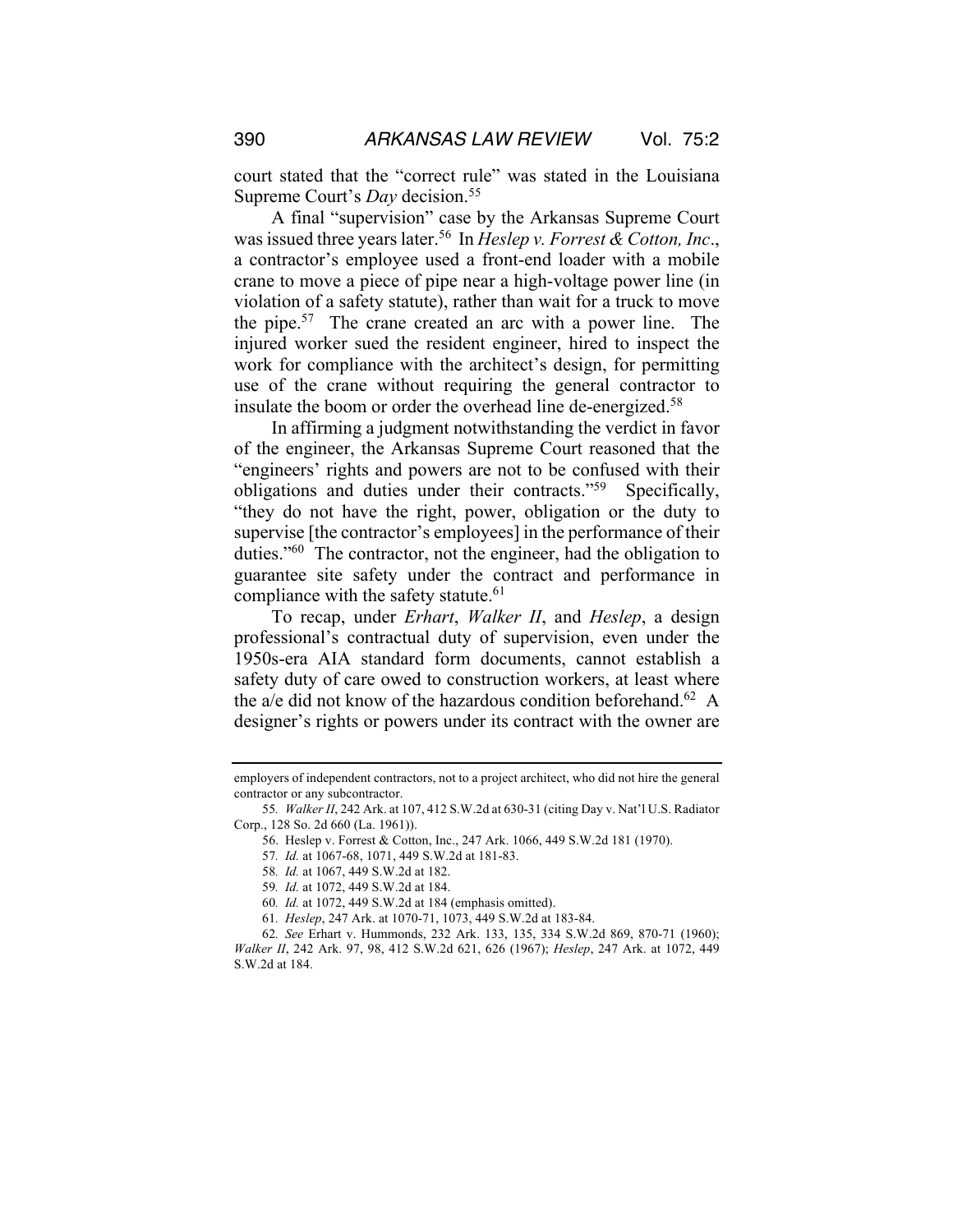presumptively only for the benefit of the owner.<sup>63</sup> Absent clear contract indications, these obligations do not accrue to the benefit of construction workers injured by an unsafe manner of performance, as responsibility for safe performance lies squarely on the contractor.<sup>64</sup> These conclusions were exactly the goals sought by the AIA when it created the "modern" AIA standard form documents starting in 1970.

Of course, before an architect's or engineer's on-site activities (whether described as supervision or inspection) may arise, the a/e must first create the project's design, and injured construction workers have alleged negligent design as a standalone basis for liability.<sup>65</sup> Again, the Arkansas high court helped establish a national jurisprudence.

In *Hill Constr. Co. v. Bragg*, a steel erection subcontractor's employee was injured by the fall of a column that was being erected in a high wind.<sup>66</sup> No guy wires or other bracing were used to temporarily hold the column, and the plaintiff blamed both the general contractor and the architect's design for the accident.<sup>67</sup> A jury agreed, attributing 90% fault to the general contractor and 10% fault to the architect.<sup>68</sup>

The supreme court reversed and remanded, ruling that the defendants' proffered instruction on intervening cause (by the subcontractor) should have been provided.<sup>69</sup> The court noted that, while the architect and engineer had specified the use of guy wires and other bracings during the steel erection process, the subcontractor had used only wooden wedges to temporarily brace steel columns.70Nonetheless, the court also rejected the architect's assertion that a directed verdict should have been entered at the close of plaintiff's evidence, stating:

While it is true there was sufficient evidence of the subcontractor's negligence to warrant an instruction on

- 64*. Heslep*, 247 Ark. at 1072-73, 449 S.W.2d at 184.
- 65*. See infra* Part III.
- 66*.* 291 Ark. 382, 384, 725 S.W.2d 538, 539 (1987).
- 67*. Id.* at 384, 725 S.W.2d at 540.
- 68*. Id.* at 384, 725 S.W.2d at 539.
- 69*. Id.* at 390, 725 S.W.2d at 543.

<sup>63</sup>*. Walker II*, 242 Ark. at 98, 412 S.W.2d at 626.

<sup>70</sup>*. Id.* at 384, 725 S.W.2d at 540.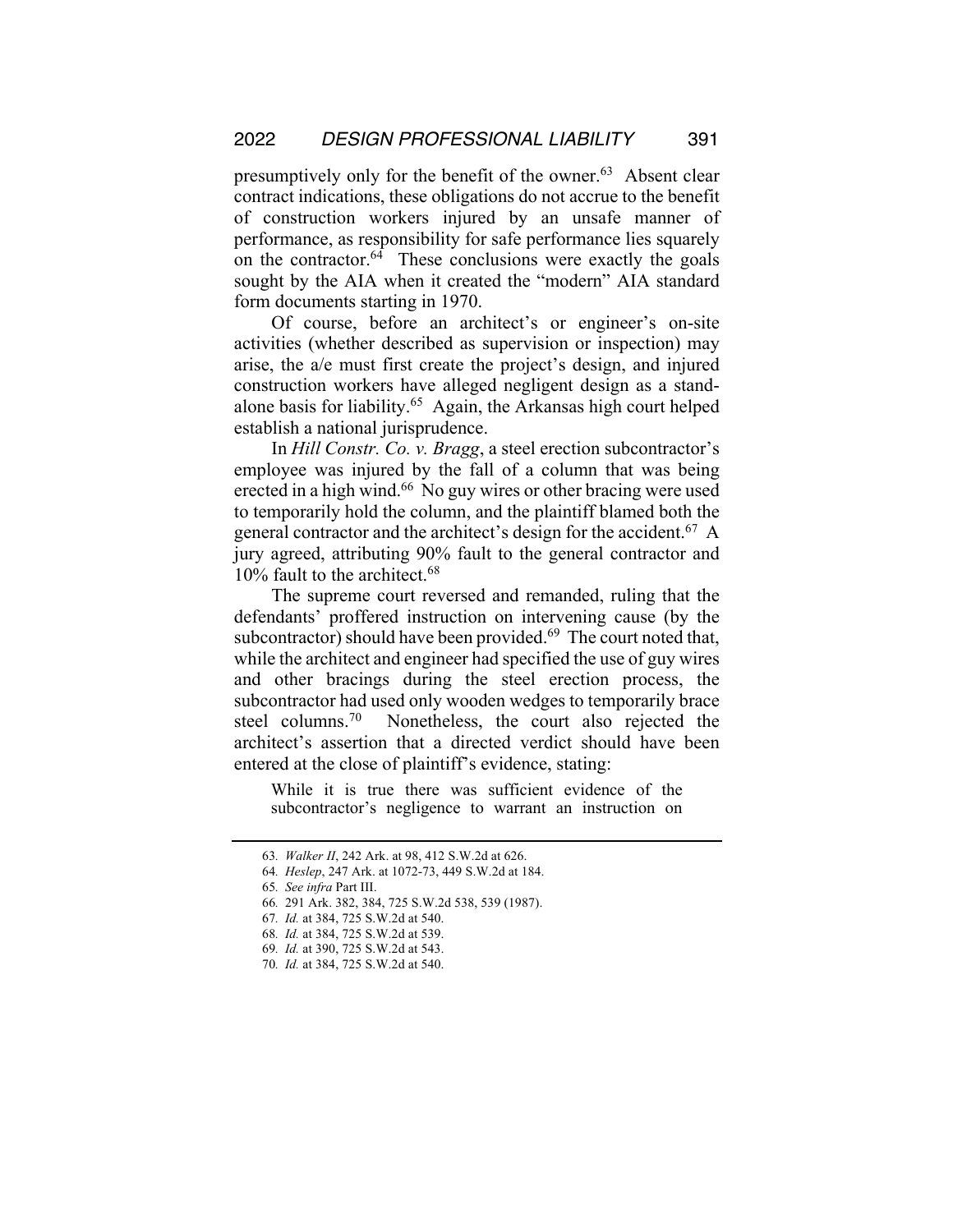intervening proximate cause, there was also evidence that there were problems with the design of the column's anchor bolts and that they were offset, and that the layout of the portion of the building which had been constructed when the column was erected was an "ironworker's nightmare." There was sufficient evidence to send the question of [the contractor's] and [the architect's] negligence to the jury.<sup>7</sup>

In the Arkansas Supreme Court's only decision in the twenty-first century on the issue of design professional liability for a construction site accident, *Clark v. Transcon. Ins. Co*., a worker was electrocuted while carrying a metal pole eight feet from an overhead power line.<sup>72</sup> He sued the architect for negligent design arguing that, because the construction site was located near the high-voltage overhead line, the architect had a duty to delineate the proximity of the power line in a way that would be readily determinable by looking at the plans, but had not done so.73 The architect countered that it had no duty to supervise the construction, advise the utility to de-energize the power line, or specify any safety measures.<sup>74</sup> The trial court granted the architect's motion for summary judgment.<sup>75</sup>

Declaring that "[a]n architect has the duty of exercising reasonable care in the preparation of plans,"76 and pointing to expert testimony submitted by plaintiff that the defendant had violated that duty, the supreme court reversed.<sup>77</sup> In the face of that expert testimony, the defendant:

[F]ailed to provide evidence or authority to show that architects are not responsible for accurately depicting the location of power lines on plans. He also failed to provide evidence or authority to show that architects are not

<sup>71</sup>*. Hill Constr. Co.*, 291 Ark. at 387-88, *725 S.W.2d at 541.* As revealed by a subsequent appeal from the second trial (on an unrelated issue), the jury found the architect was not liable. *See* Bragg v. Mayes, Sudderth & Etheredge, Inc., 297 Ark. 537-38, 764 S.W.2d 44, 45 (1989).

<sup>72.</sup> 359 Ark. 340, 344, 197 S.W.3d 449, 451 (2004).

<sup>73</sup>*. Id.* at 345, 197 S.W.3d at 452.

<sup>74</sup>*. Id.* at 352, 197 S.W.3d at 456.

<sup>75</sup>*. Id.* at 350, 197 S.W.3d at 455.

<sup>76</sup>*. Id.* at 352, 197 S.W.3d at 457.

<sup>77</sup>*. Clark*, 359 Ark. at 352-53, 197 S.W.3d at 457.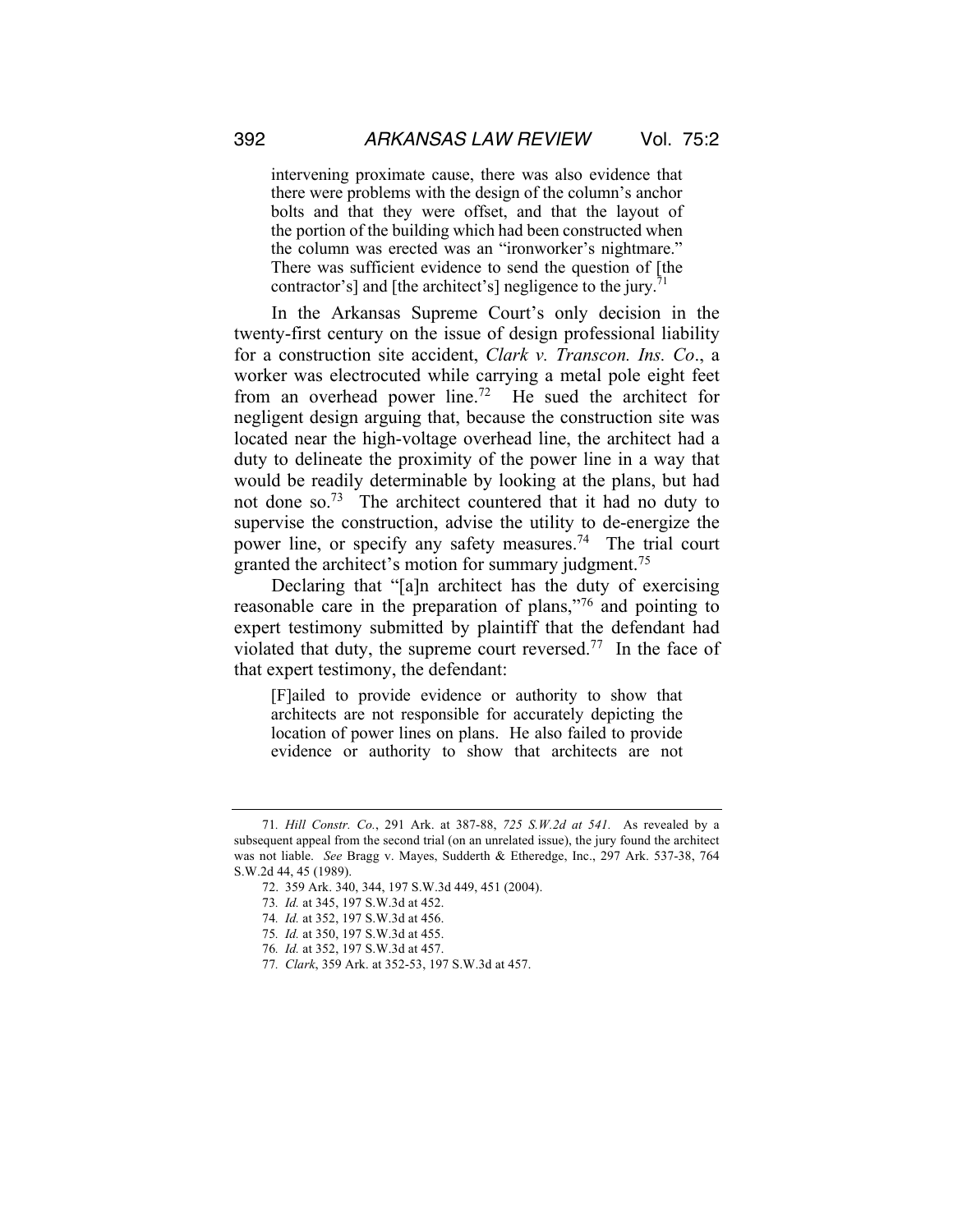responsible for providing warnings on the plans of the need to avoid the hazard produced by the power line.<sup>78</sup>

The fundamental difference in the Arkansas Supreme Court's treatment of claims arising out of an a/e's supervision or inspection duties versus those involving allegations of negligent design is clear. A design professional's duty of supervision or inspection is presumptively owed to the owner alone.<sup>79</sup> Absent an a/e's knowledge of the hazardous condition, its contractual power during inspections to *possibly* perceive dangerous performance methods is insufficient to trigger a safety duty of care owed to construction workers.<sup>80</sup> By contrast, creation of a design may well include responsibility to take into consideration safety features of the project site and even the method of performance.<sup>81</sup>

#### **III. NATIONAL LAW—LIABILITY ARISING FROM DESIGN**

The Arkansas caselaw discussed above is both a historical introduction to, and a mirror of contemporary national law.82 The clear majority rule is that an architect may be liable for a worksite accident caused at least in part by a defective design.<sup>83</sup> Indeed, even those states which have enacted statutes partially shielding architects and engineers from liability claims by injured workers or their estates consistently except negligent design claims.<sup>84</sup>

In light of that majority rule, an understanding of what constitutes a design defect, for purposes of an injured worker's construction accident claim, is essential. Clearly, as each construction site is unique, no definitive list of defects is possible, and the following recounting is simply a sampling of claims that have been made:

<sup>78</sup>*. Id.* at 353, 197 S.W.3d at 457.

<sup>79</sup>*. Walker II*, 242 Ark. 97, 99-100, 106, 412 S.W.2d 621, 627, 630 (1967).

<sup>80</sup>*. See supra* note 61 and accompanying text.

<sup>81</sup>*. See infra* Part III.

<sup>82</sup>*. See supra* Part II.

<sup>83.</sup> Geer v. Bennett, 237 So. 2d 311, 316 (Fla. 1970).

<sup>84.</sup> See *infra* note 116.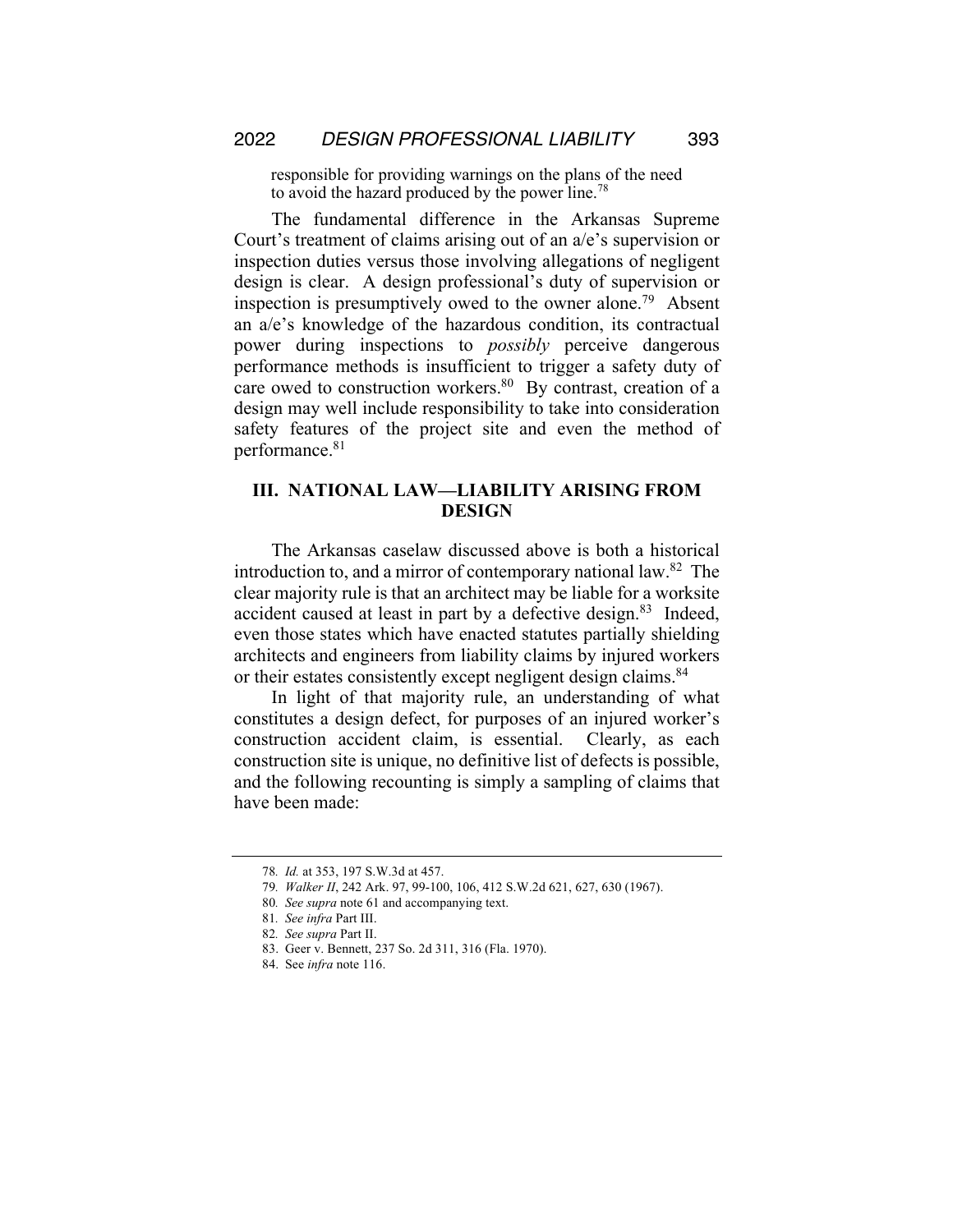- Failure to specify bracing for unsupported wall during partial demolition;<sup>85</sup>
- On a project to renovate a sewage treatment plant where toxic gases escaped from an adjoining room killing construction workers, the design's inclusion of a window between the area of the building containing the wet sludge and the rest of the building violated a design standard from an engineering association, adopted by Iowa, which prohibited "'interconnection between the wet well and dry well ventilating systems";<sup>86</sup>
- Where the engineer on site indicated to the contractor to cut a pipe along its length, and when the contractor did so the pipe rolled outward, causing its employee who was standing on the pipe to fall and be crushed when the pipe rolled on top of him, the court found the estate stated a claim for negligent design, reasoning, "[w]e perceive no appreciable distinction between providing the specifications for pipe cutting through a professional drawing or by physically marking on the pipe"; $\frac{87}{3}$
- Collapse of steel frame during erection traced to engineer's incorrect calculation of the correct sizes of steel members;<sup>88</sup>
- Specification of a "double connection" method to connect two horizontal steel beams, caused the beams to bend and workers sitting on it to fall;<sup>89</sup>

<sup>85.</sup> Wagner v. Grannis, 287 F. Supp. 18, 25 (W.D. Pa. 1968).

<sup>86.</sup> Evans v. Howard R. Green Co., 231 N.W.2d 907, 913 (Iowa 1975) (jury finding of liability upheld).

<sup>87.</sup> Edwards v. Anderson Eng'g, Inc., 166 P.3d 1047, 1055 (Kan. 2007) (rejecting a statutory defense found in then KAN. STAT. ANN. § 44-501(f), now KAN. STAT. ANN. § 44- 501(d) (2006)).

<sup>88</sup>*. See* Mudgett v. Marshall, 574 A.2d 867, 871-72 (Me. 1990) (The engineer calculated a rafter beam of 36' by 150', instead of 36' by 230'; the longer rafter beam would have had greater lateral stiffness and an increased resistance to buckling, while the shorter beams would have required the addition of 16 permanent knee braces—the design specified only two—for safe erection.).

<sup>89.</sup> Tiffany v. Christman Co., 287 N.W.2d 199, 202-03, 209 (Mich. Ct. App. 1979) (jury verdict upheld; the engineer knew of a prior accident of the same nature six weeks earlier but did not alter the design).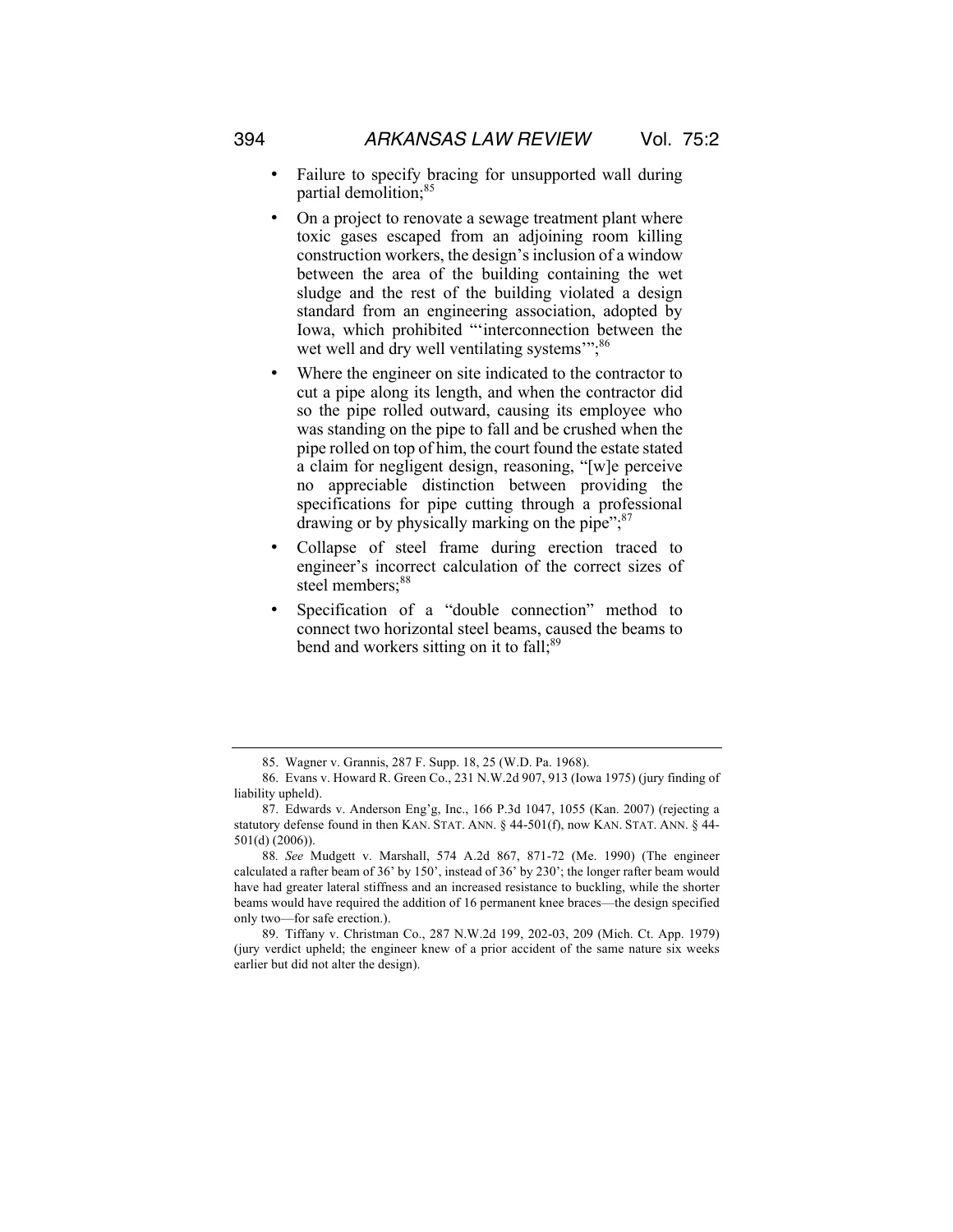- Authorizing substitution of anchor bolts with expansion bolts, which were insufficient to stop the steel beam from falling over; $90$
- The engineer directed city employees to undertake a course of conduct without first conducting an engineering analysis; $91$
- Design of trench bracing system, which failed, causing the trench to collapse onto a worker present in the trench; $^{92}$  and
- Design omitting safety-related information as to the project site.<sup>93</sup>

Defenses to a defective design claim include that:

- The architect or engineer is not responsible for the inclusion of temporary safety measures during the erection of the structural steel;  $94$
- The architect is not responsible for inclusion of bracing methods for a trench excavation;<sup>95</sup>
- Lack of or insufficient expert testimony to establish the defendant's professional negligence;<sup>96</sup>
- No causal connection between the alleged design defect and the accident;<sup>97</sup>

95. Jones v. James Reeves Contractors, Inc., 701 So. 2d 774, 784-86 (Miss. 1997); McAninch v. Robinson, 942 S.W.2d 452, 456-58 (Mo. Ct. App. 1997).

96. Paxton v. Alameda Cnty., 259 P.2d 934, 942-43 (Cal. Ct. App. 1953); Hobson v. Waggoner Eng'g, Inc., 878 So. 2d 68, 77, 80 (Miss. Ct. App. 2003); Simon v. Drake Constr. Co., 621 N.E.2d 837, 839 (Ohio Ct. App. 1993); Nauman v. Harold K. Beecher & Assocs., 467 P.2d 610, 616-17 (Utah 1970).

97. Hutcheson v. E. Eng'g Co., 209 S.E.2d 680, 681 (Ga. Ct. App. 1974) (contractor removed guardrails required by the specifications); Walters v. Kellam & Foley, 360 N.E.2d 199, 206-11 (Ind. Ct. App. 1977); Demetro v. Dormitory Auth., 96 N.Y.S.3d 30, 33 (N.Y. App. Div. 2019).

<sup>90</sup>*. See* Campbell v. Daimler Grp., Inc., 686 N.E.2d 337, 339-40, 344-45 (Ohio Ct. App. 1996), *appeal denied*, 677 N.E.2d 816 (Ohio 1997).

<sup>91</sup>*. See* Michaels v. CH2M Hill, Inc., 257 P.3d 532, 536-37 (Wash. 2011).

<sup>92</sup>*. See* Bauer v. Howard S. Wright Constr., No. 44817-0-1, 2000 WL 987165 at \*1 (Wash. Ct. App. July 17, 2000).

<sup>93.</sup> Mallow v. Tucker, Sadler & Bennett, Architects & Eng'rs, Inc., 54 Cal. Rptr. 174, 176 (Cal. Ct. App. 1966) (design did not indicate underground high-voltage transmission line).

<sup>94.</sup> Cady v. E.I. DuPont de Nemours & Co., 437 F. Supp. 1030, 1033 (S.D. Tex. 1977); Nicholson v. Turner/Cargile, 669 N.E.2d 529, 533 (Ohio Ct. App. 1995).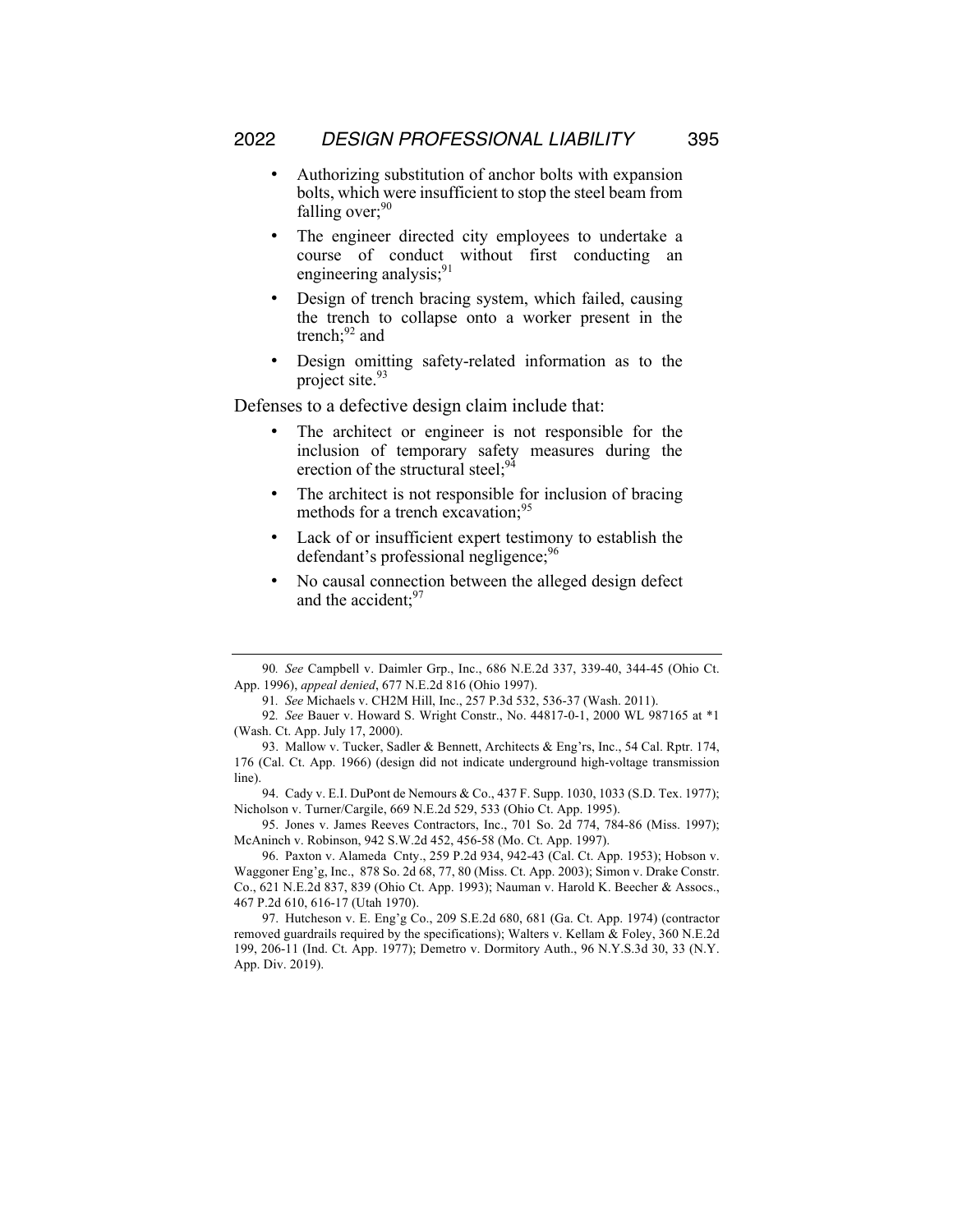- Performance methods or safety measures are the domain of the contractor and not the architect's responsibility to include in the design; $98$  and
- Information not included in the design was not the architect's responsibility to include.<sup>99</sup>

Closely related to design liability is an architect's liability arising out of its review of shop drawings, and failure to detect a defect in the drawings.<sup>100</sup> Courts rejecting liability often do so to enforce the disclaimer in the modern AIA documents, which provide that the architect's approval of shop drawings is "only for the limited purpose of checking for conformance with information given and the design concept expressed in the Contract Documents."101

#### **IV. NATIONAL LAW—LIABILITY ARISING FROM SITE SERVICES**

Unlike claims for negligent design, courts faced with the modern AIA standard form documents have, to a large degree, enforced the disclaimers limiting the architect's authority over the contractor's manner or method of performance, while imposing

100*. See* Jaeger v. Henningson, Durham & Richardson, Inc., 714 F.2d 773, 775 (8th Cir. 1983); Juno Indus., Inc. v. Heery Int'l, 646 So. 2d 818, 823-24 (Fla. Dist. Ct. App. 1994).

<sup>98.</sup> Nat'l Found. Co. v. Post, Buckley, Schuh & Jernigan, Inc., 465 S.E.2d 726, 730 (Ga. Ct. App. 1995) (lack of temporary handrails on walkway); Burns v. Black & Veatch Architects, Inc., 854 S.W.2d 450, 454-55 (Mo. Ct. App. 1993), (unshored trench); Wells v. Stanley J. Thill & Assocs., Inc., 452 P.2d 1015, 1018 (Mont. 1969) (unshored trench).

<sup>99</sup>*. See, e.g.*, Jones v. City of Logansport, 436 N.E.2d 1138, 1144-45, 1150-51 (Ind. Ct. App. 1982), *reh'g denied*, 439 N.E.2d 666 (Ind. Ct. App. 1982) (design specification did not include overhead, uninsulated power line); Patin v. Indust. Enters. Inc., 421 So. 2d 362, 366 (La. Ct. App. 1982) (electric wires); Frampton v. Dauphin Distrib. Servs. Co., 648 A.2d 326, 327 (Pa. Super. Ct. 1994) (power lines); Alexander v. State, 347 So. 2d 1249, 1250, 1252 (La. Ct. App. 1977) (underground butane tank). *See also* Transp. Ins. Co., Inc. v. Hunzinger Constr. Co., 507 N.W.2d 136, 140-41 (Wis. Ct. App. 1993) (design not required to show method of performance); Kaltenbrun v. City of Port Washington, 457 N.W.2d 527, 531 (Wis. Ct. App. 1990) (no duty to test soil at the site's ingress and egress routes to ensure they were adequate to bear the weight of a dump truck coming to the site).

<sup>101.</sup> AM. INST. OF ARCHITECTS, AIA DOC. B101 § 3.6.4.2. (2017). Earlier versions of the AIA documents contain slightly different wording. *See, e.g.*, AM. INST. OF ARCHITECTS, AIA DOC. B101 § 3.6.4.2 (2007). Courts finding an architect not liable based on a theory of negligent review of shop drawings include *Case v. Midwest Mech. Contractors, Inc.*, 876 S.W.2d 51, 51 (Mo. Ct. App. 1994) and *Waggoner v. W & W Steel Co.*, 657 P.2d 147, 148 (Okla. 1982).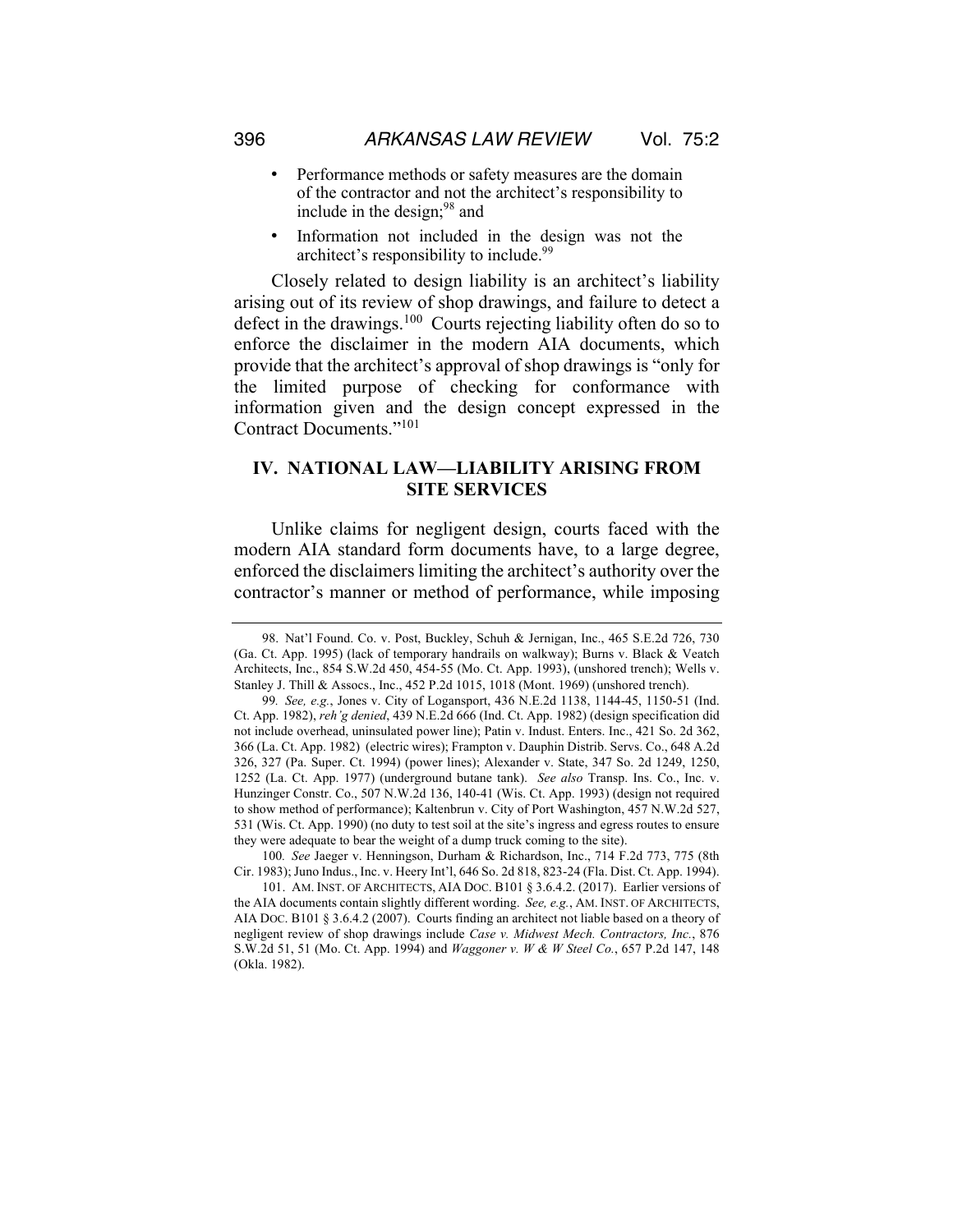on the contractor responsibility for site safety.<sup>102</sup> As noted, these allocations of responsibility for site safety have been largely adopted by other industry organizations which have also published standard form documents.103

Of course, many (often commercial) projects use custom design agreements, and the architect's duties must be understood in light of that contract's specific wording. For example, where an architect was hired only to create the design and not to provide site services, there can be no liability arising out of a theory of negligent supervision.104 At the other extreme, large project owners may impose detailed supervision obligations upon the architect.105 Contracts authorizing the architect to stop the work may well convince a court that an architect has a duty to exercise that power when necessary to protect construction workers.<sup>106</sup>

105*. See e.g.*, Associated Eng'rs, Inc. v. Job, 370 F.2d 633, 638, 643-45 (8th Cir. 1966) (applying South Dakota law; the architect contractually agreed to see that construction was "expeditious and economical"; could subject the "manner of construction" to "inspection, tests and approval"; was required to perform "constant supervision" and take "all reasonable safety precautions"; and could stop the work if the contractor failed to use reasonable safety precautions) (internal quotations omitted), *cert. denied*, Troy Cannon Constr. Co. v. Job, 389 U.S. 823 (1967); Geer v. Bennett, 237 So. 2d 311, 317 (Fla. Ct. App. 1970); Phillips v. Mazda Motor Mfg. (USA) Corp., 516 N.W.2d 502, 507-508 (Mich. Ct. App. 1994), *abrogated on other grounds by* Ormsby v. Capital Welding, Inc., 684 N.W.2d 320, 327 (Mich. 2004); *Jones*, 701 So. 2d at 785 ("It would seem natural that the supervision of safety is encompassed in the duty to supervise, and no separate agreement to supervise safety is necessary where the architect is supervising the details of every other aspect of the project."); Simon v. Omaha Pub. Power Dist., 202 N.W.2d 157, 161, 168 (Neb. 1972); Amant v. Pac. Power & Light Co., 520 P.2d 181, 185 (Wash. Ct. App. 1974), *aff'd per curiam*, 529 P.2d 829 (Wash. 1975). *But see Walker II*, 242 Ark. 97, 105-06, 412 S.W.2d 621, 630 (1967). The court in *Jones* disagreed with *Walker II* in dicta. *Jones*, 701 So. 2d at 785.

106*. Associated Eng'rs, Inc.*, 370 F.2d at 644-45; Moore v. PRC Eng'g, Inc., 565 So. 2d 817, 820 (Fla. Ct. App. 1990). *But see* Parks v. Atkinson, 505 P.2d 279, 283 (Ariz. Ct. App. 1973) (holding summary judgment for architect was appropriate even though he had stopped the work twice because the "interruptions were solely to insure that the work was being done in accordance with the plan and specifications"); Wheeler & Lewis v. Slifer, 577

<sup>102</sup>*. See, e.g.*, Black & Vernooy Architects v. Smith, 346 S.W.3d 877, 886-87 (Tex. App. 2011) (holding that architect did not have power to control performance of construction at site because several contract provisions explicitly restricted architect's authority); Yow v. Hussey, Gay, Bell & Deyoung Int'l, Inc., 412 S.E.2d 565, 567-68 (Ga. Ct. App 1991).

<sup>103</sup>*. See supra* note 38 and accompanying text.

<sup>104.</sup> Rian v. Imperial Mun. Servs. Grp., Inc., 768 P.2d 1260, 1263-64 (Colo. App. 1988); Swartz v. Ford, Bacon & Davis Constr. Corp., 469 So. 2d 232, 233 (Fla. Dist. Ct. App. 1985); *Patin*, 421 So. 2d at 366; Jones v. James Reeves Contractors, Inc., 701 So. 2d 774, 784-86 (Miss. 1997); McAninch v. Robinson, 942 S.W.2d 452, 458 (Mo. Ct. App. 1997); *Frampton*, 648 A.2d at 327.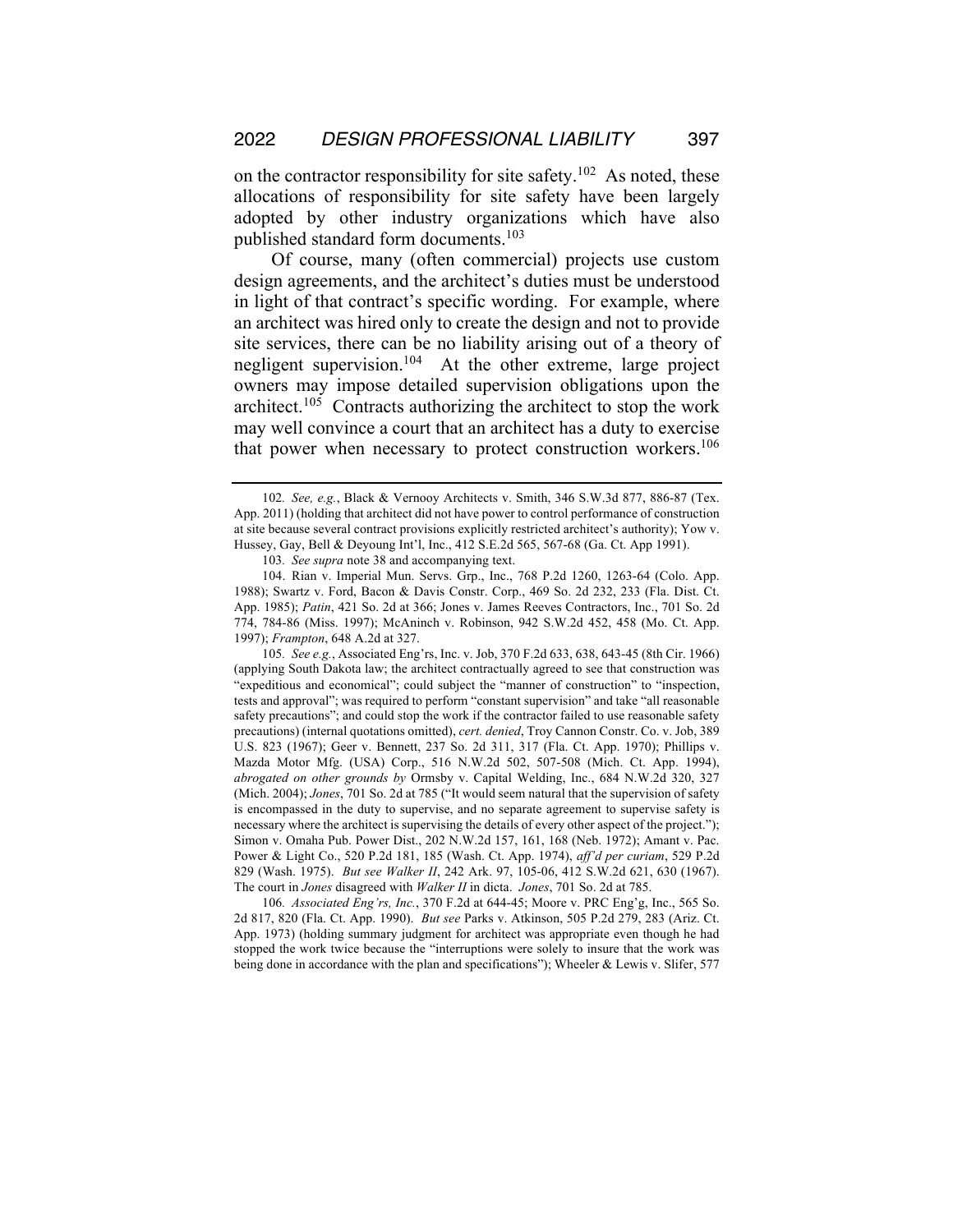Moreover, regardless of the contract language, an architect, by its conduct, may assume a duty of care regarding project safety.<sup>107</sup>

However, those projects which use the "modern" (post 1970) AIA standard form documents, or documents of other industry organizations reflecting the AIA's allocation of responsibility for site safety, have overwhelmingly concluded that an architect with site services roles owes no duty of care toward construction workers, at least absent the architect's actual knowledge of the hazardous condition.<sup>108</sup> However, where the architect or engineer

P.2d 1092, 1094-95 (Colo. 1978) (finding the architect had the right to stop the work, but no contractual control over the contractor with respect to day-to-day safety); Graham v. Freese & Nichols, Inc., 927 S.W.2d 294, 296 (Tex. Ct. App. 1996) (finding the engineer stopped the work twice due to quality concerns, not safety concerns).

<sup>107.</sup> Hanna v. Huer, Johns, Neel, Rivers & Webb, 662 P.2d 243, 252-53 (Kan. 1983), *superseded by statute on other grounds*, KAN. STAT. ANN. § 44-501 (1985), *as recognized in* Edwards v. Anderson Eng'g, Inc., 166 P.3d 1047, 1053 (Kan. 2007) (stating in dicta that a design professional may by his conduct assume a duty of safety and listing several factors by which to determine whether an expanded duty had been assumed); *Simon*, 202 N.W.2d at 168.

<sup>108.</sup> Baker v. Pidgeon Thomas Co., 422 F.2d 744, 746 (6th Cir. 1970) (applying Arkansas law); Peck v. Horrocks Eng'rs, Inc., 106 F.3d 949, 955 (10th Cir. 1997) (applying Utah law; AIA contract); Padgett v. CH2M Hill Se., Inc., 866 F. Supp. 563, 564-65 (M.D. Ga. 1994); Poehmel v. Aqua Am. Penn., Inc., No. 3:10-cv-2372, 2013 WL 27493, at \*7 (M.D. Pa. Jan. 2, 2013); Easter v. Percy, 810 P.2d 1053, 1056 (Ariz. Ct. App. 1991); Reber v. Chandler High Sch. Dist. No. 202, 474 P.2d 852, 854 (Ariz. Ct. App. 1970); Seeney v. Dover Cnty. Club Apartments, Inc., 318 A.2d 619, 624 (Del. Super. Ct. 1974); Vorndran v. Wright, 367 So. 2d 1070, 1071 (Fla. Dist. Ct. App. 1979); Yow v. Hussey, Gay, Bell & DeYoung Int'l, Inc., 412 S.E.2d 565, 567 (Ga. Ct. App. 1991) (AIA General Conditions); Jones v. City of Logansport, 436 N.E.2d 1138, 1150-51 (Ind. Ct. App. 1982), *reh'g denied*, 439 N.E.2d 666, 669 (Ind. Ct. App. 1982); *Hanna*, 662 P.2d at 250, 254 (AIA General Conditions); Young v. Hard Rock Constr., L.L.C., 292 So. 3d 178, 183 (La. Ct. App. 2020) (modified AIA contract); Black v. Gorman-Rupp, 791 So. 2d 793, 795-96 (La. Ct. App. 2001); Krieger v. J. E. Greiner Co., Inc., 382 A.2d 1069, 1074, 1079 (Md. 1978); MacInnis v. Walsh Bros., Inc., No. 044250, 2006 WL 1047134, at \*4-\*5 (Mass. Super. Ct. March 23, 2006); Eleria v. City of St. Paul, No. A10-1045, 2010 WL 5293742, at \*5 (Minn. Ct. App. Dec. 28, 2010); Dillard v. Shaughnessy, Fickel & Scott Architects, 864 S.W.2d 368, 370 (Mo. Ct. App. 1993) (Kansas law); Brown v. Gamble Constr. Co., Inc., 537 S.W.2d 685, 687 (Mo. Ct. App. 1976); Hobson v. Waggoner Eng'g, Inc., 878 So. 2d 68, 77, 80 (Miss. Ct. App. 2003); Kemp v. Bechtel Constr. Co., 720 P.2d 270, 274 (Mont. 1986), *overruled on other grounds by* Beckman v. Butte-Silver Bow Cnty., 1 P.3d 348, 350 (Mont. 2000); Pfenninger v. Hunterdon Cent. Reg'l High Sch., 770 A.2d 1126, 1129, 1141-43 (N.J. 2001) (a somewhat confusing opinion in which the majority adopted the position of Justice Coleman's dissent on the question of the architect's liability); Torres v. CTE Eng'rs, Inc., 786 N.Y.S.2d 101, 101 (N.Y. App. Div. 2004); Welch v. Grant Dev. Co., Inc., 466 N.Y.S.2d 112, 114-15 (N.Y. Sup. Ct. 1983) (thorough analysis of modern AIA contracts); Nicholson v. Turner/Cargile, 669 N.E.2d 529, 534 (Ohio Ct. App. 1995); Marshall v. Port Auth. of Allegheny Cnty., 568 A.2d 931, 935 (Pa. 1990); Johnson v. EMPE, Inc., 837 S.W.2d 62, 65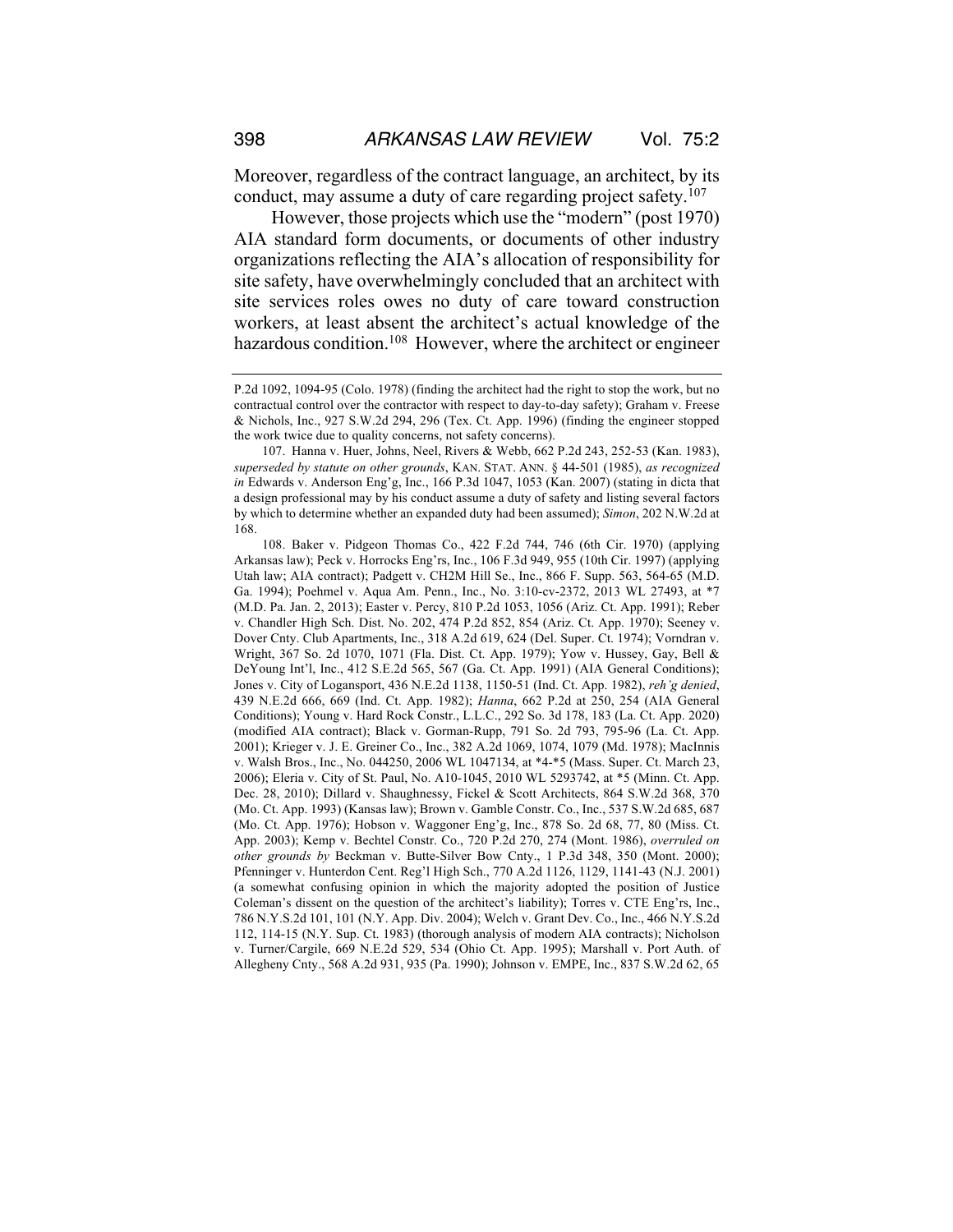knew of the hazardous conditions, there is a split of authority.<sup>109</sup> Some courts continue to exonerate the a/e, pointing to the general contractor as the party responsible for safety at the construction site.<sup>110</sup> Other courts, emphasizing the safety-promotion principle underlying tort law, have held or at least expressed the possibility of finding a duty of care, especially if the a/e had the power to stop the work.<sup>111</sup> One standard form document imposes upon an architect or engineer with knowledge of a safety violation a duty to warn the owner; however, that provision has not been interpreted by the courts.112

#### **V. NATIONAL LAW—DEFENSES TO A/E LIABILITY**

As should be clear from the discussion above, an architect's or engineer's primary defense to a construction worker's personal injury claim, particularly where the claim asserts negligence regarding site services, is that the design contract disclaimed the  $a/e$ 's duty of care regarding site safety.<sup>113</sup> In addition, as with any professional liability claim, the plaintiff must present expert testimony as to the standard of care and its violation, unless the

<sup>(</sup>Tenn. Ct. App. 1992); *Graham*, 927 S.W.2d at 295-96; Romero v. Parkhill, Smith & Cooper, Inc., 881 S.W.2d 522, 526-27 (Tex. App. 1994) (AIA contract); Peterson v. Fowler, 493 P.2d 997, 999 (Utah 1972), *overruled on other grounds by* Stamper v. Johnson, 232 P.3d 514, 516-17 (Utah 2010); Porter v. Stevens, Thompson & Runyan, Inc., 602 P.2d 1192, 1193 (Wash. Ct. App. 1979); Baumeister v. Automated Prods., Inc., 690 N.W.2d 1, 2-3 (Wis. 2004); Makinen v. PM P.C., 893 P.2d 1149, 1154-55 (Wyo. 1995), *overruled on other grounds by* Terex Corp. v. Hough, 50 P.3d 317, 321 (Wyo. 2002).

<sup>109</sup>*. See Yow*, 412 S.E.2d at 566-67.

<sup>110</sup>*. Id.* (stating in dicta that the architect's knowledge of the hazardous condition would not have given rise to a duty of care); Jones v. James Reeves Contractors, Inc., 701 So. 2d 774, 782-83 (Miss. 1997).

<sup>111.</sup> Balagna v. Shawnee Cnty., 668 P.2d 157, 163 (Kan. 1983), overruled by statute on other grounds as stated in Edwards v. Anderson Eng'g, Inc., 166 P.3d 1047, 1053, 1056 (Kan. 2007) (summary judgment reversed; a factual question whether the engineer knew of the hazardous condition); Carvalho v. Toll Bros. & Devs., 675 A.2d 209, 214 (N.J. 1996) (engineer knew of hazard and had power to stop the work); Duncan v. Pennington Cnty. Hous. Auth., 283 N.W.2d 546, 548 (S.D. 1979) (architect's duty of supervision included visits to the site by its employee several times a day, and the employee knew the work site had received an OSHA citation which indicated that 20% of the temporary railings were inadequate); Nauman v. Harold K. Beecher & Assocs., 426 P.2d 621, 622 (Utah 1967) (knowledge of hazard coupled with authority to stop the work).

<sup>112.</sup> CONSENSUSDOCS, *supra* note 38, § 3.2.8.4.

<sup>113</sup>*. See supra* note 102.